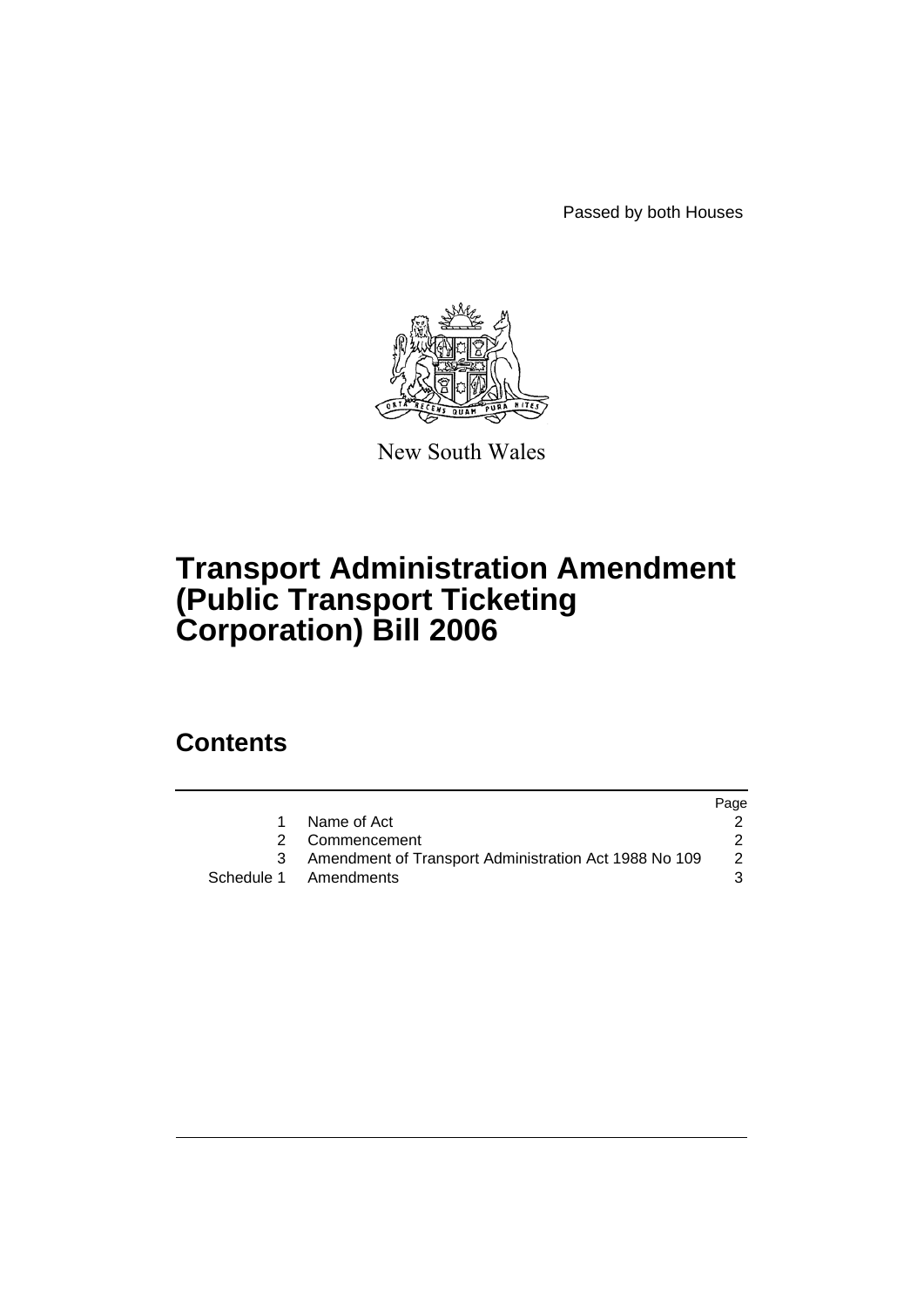*I certify that this PUBLIC BILL, which originated in the LEGISLATIVE ASSEMBLY, has finally passed the LEGISLATIVE COUNCIL and the LEGISLATIVE ASSEMBLY of NEW SOUTH WALES.*

> *Clerk of the Legislative Assembly. Legislative Assembly, Sydney, , 2006*



New South Wales

# **Transport Administration Amendment (Public Transport Ticketing Corporation) Bill 2006**

Act No , 2006

An Act to amend the *Transport Administration Act 1988* to constitute a Public Transport Ticketing Corporation; and for related purposes.

*I have examined this Bill, and find it to correspond in all respects with the Bill as finally passed by both Houses.*

*Chairman of Committees of the Legislative Assembly.*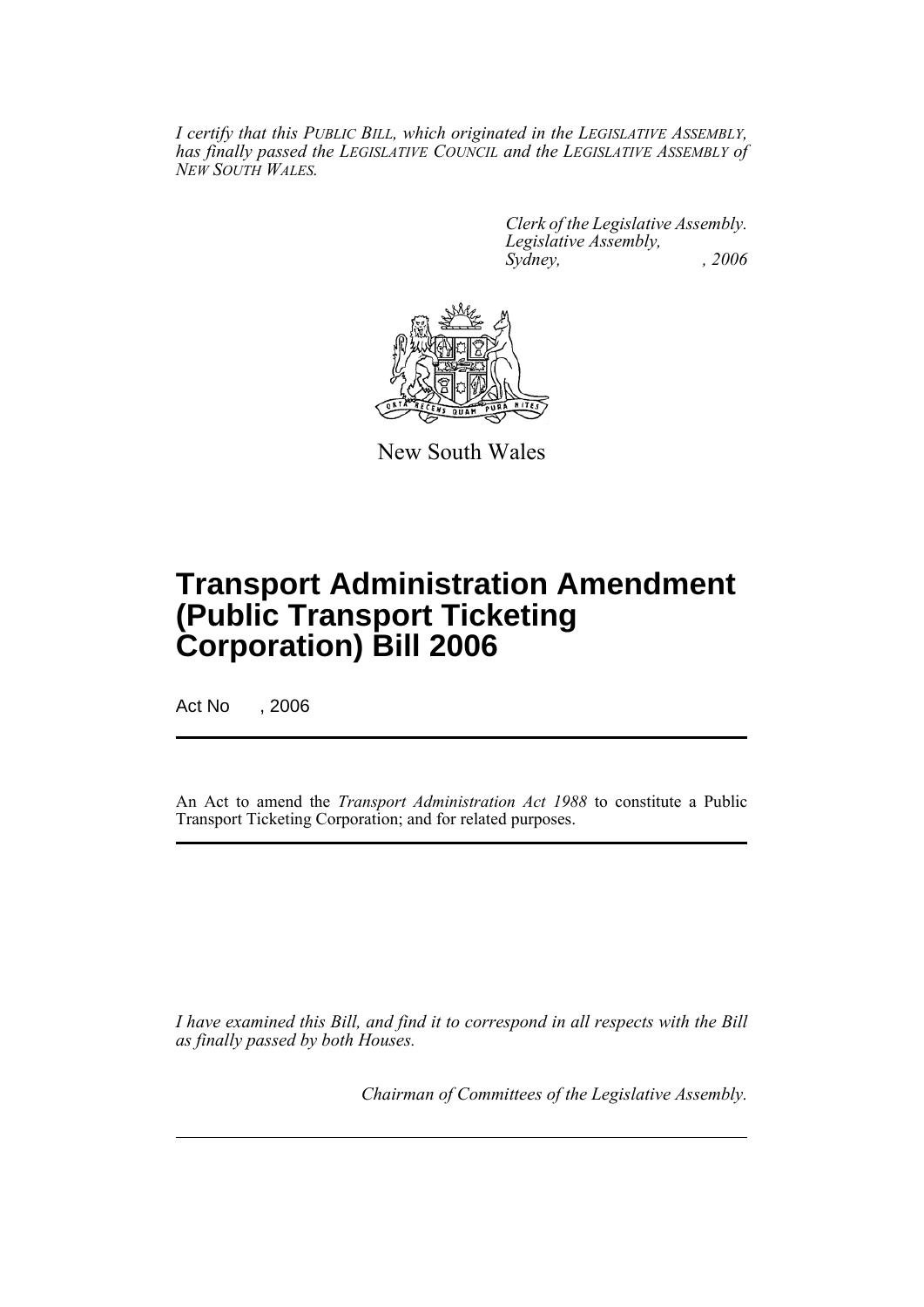#### **The Legislature of New South Wales enacts:**

#### **1 Name of Act**

This Act is the *Transport Administration Amendment (Public Transport Ticketing Corporation) Act 2006*.

#### **2 Commencement**

This Act commences on a day or days to be appointed by proclamation.

# **3 Amendment of Transport Administration Act 1988 No 109**

The *Transport Administration Act 1988* is amended as set out in Schedule 1.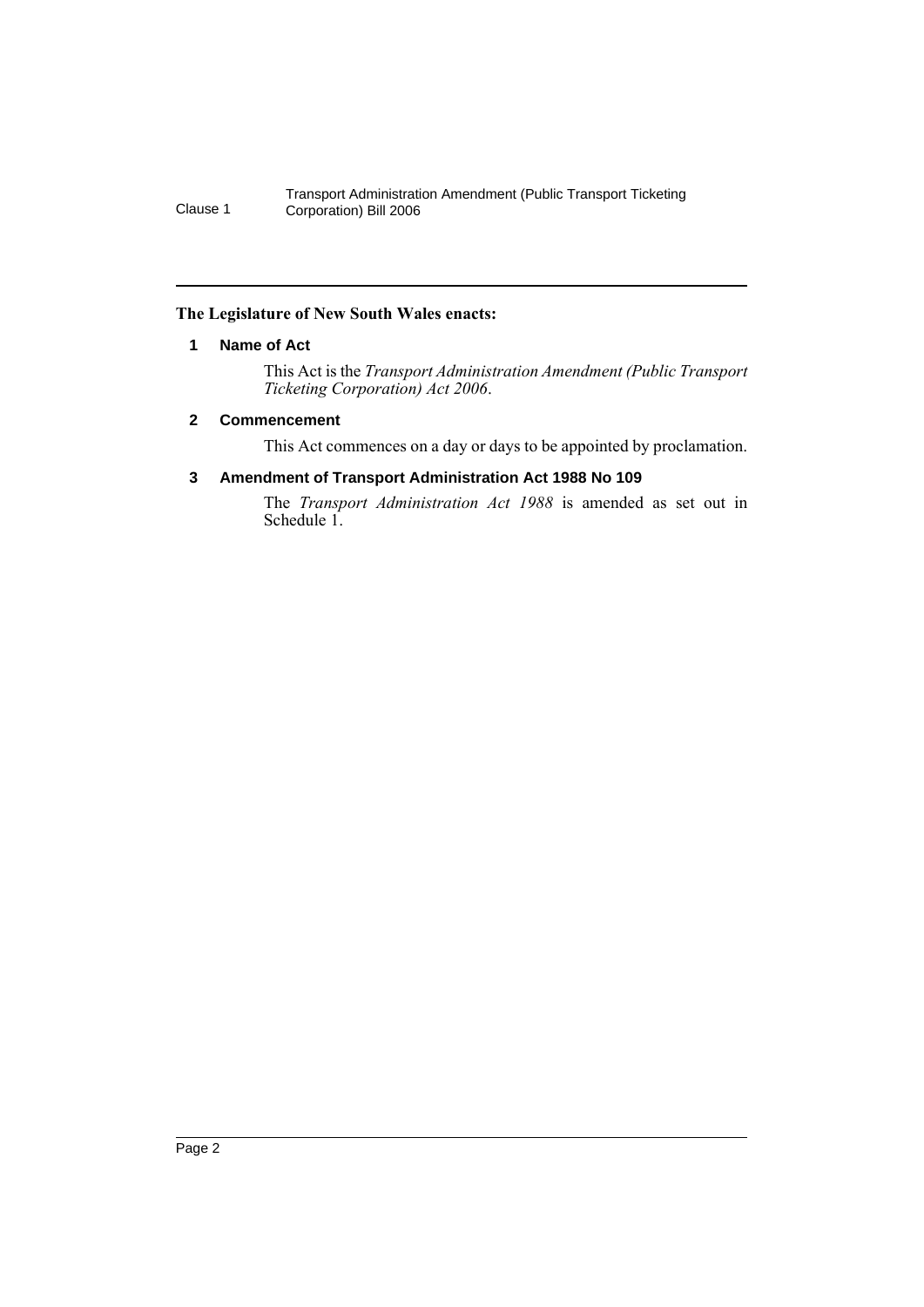Amendments **Schedule 1** and the set of the set of the set of the set of the set of the set of the set of the set of the set of the set of the set of the set of the set of the set of the set of the set of the set of the set

(Section 3)

# **Schedule 1 Amendments**

#### **[1] Long title**

Insert "Public Transport Ticketing Corporation," after "Transport Infrastructure Development Corporation,".

# **[2] Section 3 Definitions**

Insert in alphabetical order in section 3 (1):

*Public Transport Ticketing Corporation* means the Public Transport Ticketing Corporation constituted under this Act.

#### **[3] Part 3B**

Insert after Part 3A:

# **Part 3B Public Transport Ticketing Corporation**

# **Division 1 Constitution of Public Transport Ticketing Corporation**

# **35R Establishment of Public Transport Ticketing Corporation**

- (1) There is constituted by this Act a corporation with the corporate name of the Public Transport Ticketing Corporation.
- (2) The Public Transport Ticketing Corporation:
	- (a) has the functions conferred or imposed on it by or under this or any other Act, and
	- (b) is, for the purposes of any Act, a statutory body representing the Crown, and
	- (c) has the status, privileges and immunities of the Crown.

# **Division 2 Objectives of Public Transport Ticketing Corporation**

#### **35S Objectives of Public Transport Ticketing Corporation**

- (1) The principal objectives of the Public Transport Ticketing Corporation are:
	- (a) to provide ticketing and fare payment services to public transport operators in the State, and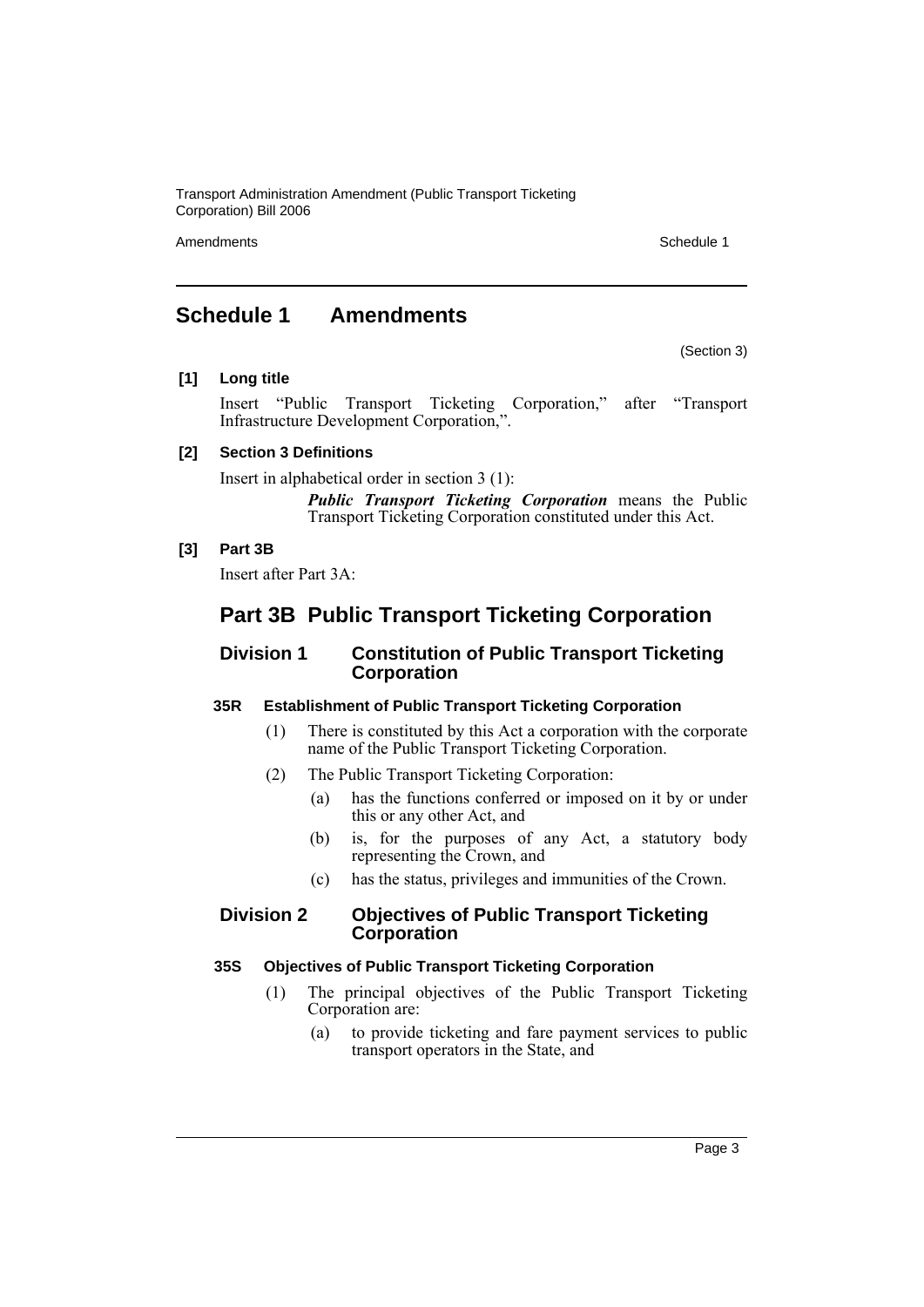Schedule 1 Amendments

(b) to promote and facilitate the integration of ticketing products and fare payment systems for public transport in the State,

in an efficient, effective and financially responsible manner.

- (2) The other objectives of the Public Transport Ticketing Corporation are as follows:
	- (a) to be a successful business and, to that end:
		- (i) to operate at least as efficiently as any comparable business, and
		- (ii) to maximise the net worth of the State's investment in the Corporation,
	- (b) to exhibit a sense of social responsibility by having regard to the interests of the community in which it operates,
	- (c) where its activities affect the environment, to conduct its operations in compliance with the principles of ecologically sustainable development contained in section 6 (2) of the *Protection of the Environment Administration Act 1991*,
	- (d) to exhibit a sense of responsibility towards regional development and decentralisation in the way in which it operates.
- (3) The other objectives of the Public Transport Ticketing Corporation are of equal importance, but are not as important as the principal objectives of the Corporation.

# **Division 3 Functions of Public Transport Ticketing Corporation**

# **35T Functions of Public Transport Ticketing Corporation**

- (1) The principal functions of the Public Transport Ticketing Corporation are:
	- (a) to establish and manage a ticketing and fare payment system for public transport passengers and participating public transport operators in the State, and
	- (b) to control and manage any funds within the ticketing and fare payment system that represent unused prepaid fares.
- (2) Without limiting any other functions conferred or imposed on it, the Public Transport Ticketing Corporation may conduct any business related to the operation of its ticketing and fare payment system and for that purpose use any property or the services of any staff of the Corporation.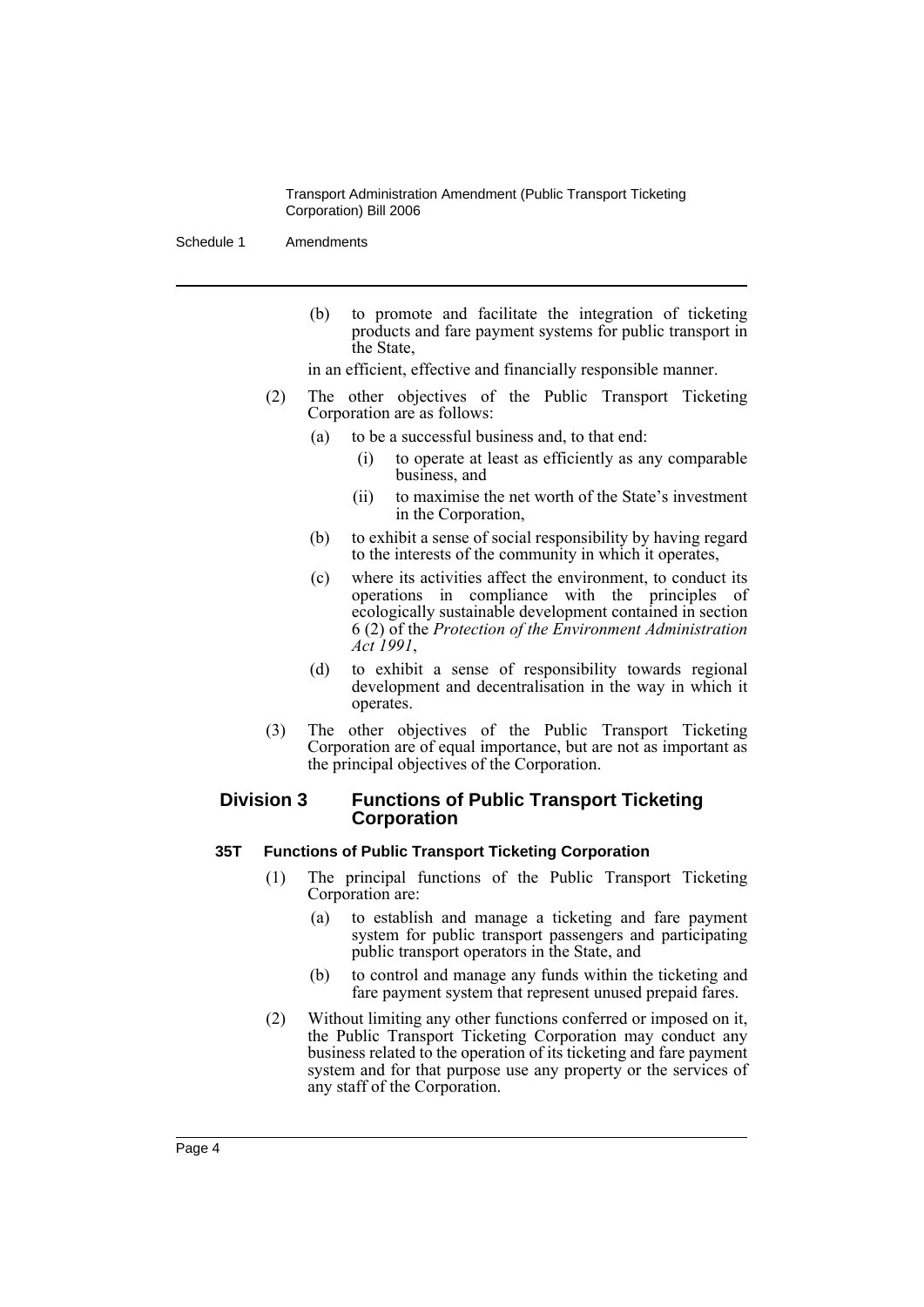#### Amendments **Schedule 1** and the set of the set of the set of the set of the set of the set of the set of the set of the set of the set of the set of the set of the set of the set of the set of the set of the set of the set

- (3) The Public Transport Ticketing Corporation has such other functions as are conferred or imposed on it by or under this or any other Act or law.
- (4) The Public Transport Ticketing Corporation may exercise its functions within or outside New South Wales.

#### **Division 4 Management of Public Transport Ticketing Corporation**

#### **35U Constitution of Public Transport Ticketing Corporation Board**

- (1) There is constituted a Public Transport Ticketing Corporation Board.
- (2) The Board is to consist of:
	- (a) the Chief Executive Officer of the Public Transport Ticketing Corporation, and
	- (b) not fewer than 3 and not more than 7 members appointed by the Minister.
- (3) The persons appointed by the Minister must each or together have such expertise as the Minister considers necessary in order to realise the principal objectives of the Public Transport Ticketing Corporation.
- (4) The Minister is to ensure that the Board includes representatives of public transport operators in the State.
- (5) Part 1 of Schedule 10 has effect with respect to the constitution and procedure of the Board.

#### **35V Board to determine policies of Public Transport Ticketing Corporation**

- (1) The Public Transport Ticketing Corporation Board has the function of determining the policies of the Public Transport Ticketing Corporation.
- (2) In exercising that function, the Board is, as far as practicable, to ensure that the activities of the Public Transport Ticketing Corporation are carried out properly and efficiently.

#### **35W Chief Executive Officer of Public Transport Ticketing Corporation**

- (1) The Governor may appoint a Chief Executive Officer of the Public Transport Ticketing Corporation.
- (2) Part 2 of Schedule 10 has effect with respect to the Chief Executive Officer.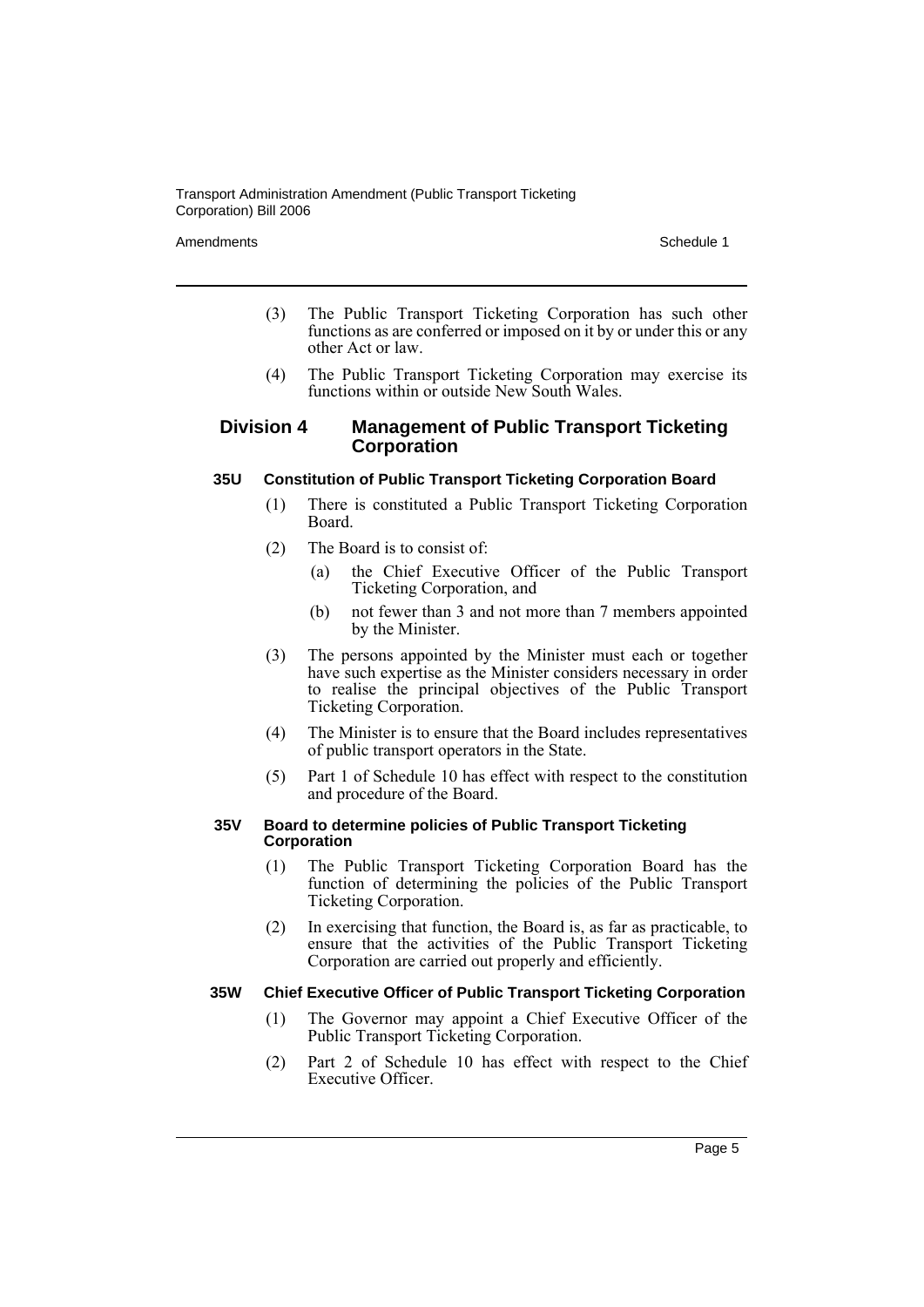Schedule 1 Amendments

#### **35X Chief Executive Officer to manage Public Transport Ticketing Corporation**

- (1) The affairs of the Public Transport Ticketing Corporation are to be managed and controlled by the Chief Executive Officer of that Corporation in accordance with the policies of the Public Transport Ticketing Corporation Board.
- (2) Any act, matter or thing done in the name of, or on behalf of, the Public Transport Ticketing Corporation by the Chief Executive Officer is taken to have been done by the Public Transport Ticketing Corporation.

# **35Y Ministerial control**

- (1) The Minister may give the Public Transport Ticketing Corporation Board written directions in relation to the exercise of the Public Transport Ticketing Corporation's functions.
- (2) Subject to this section, the Board and the Chief Executive Officer of the Public Transport Ticketing Corporation must ensure that the Public Transport Ticketing Corporation complies with any such direction.
- (3) However, the Minister may make a direction under this section that has a significant financial consequence for the Public Transport Ticketing Corporation only if the Minister has obtained the concurrence of the Treasurer.

#### **35Z Public Transport Ticketing Corporation to supply information to Minister**

The Public Transport Ticketing Corporation must:

- (a) supply the Minister or a person nominated by the Minister with any information relating to its activities that the Minister or person may require, and
- (b) keep the Minister informed of the general conduct of its activities, and of any significant development in its activities.

# **35ZA Corporate plans**

(1) The Public Transport Ticketing Corporation must, at least 3 months before the beginning of each financial year of the Corporation, prepare and deliver to the Minister a draft corporate plan for the financial year.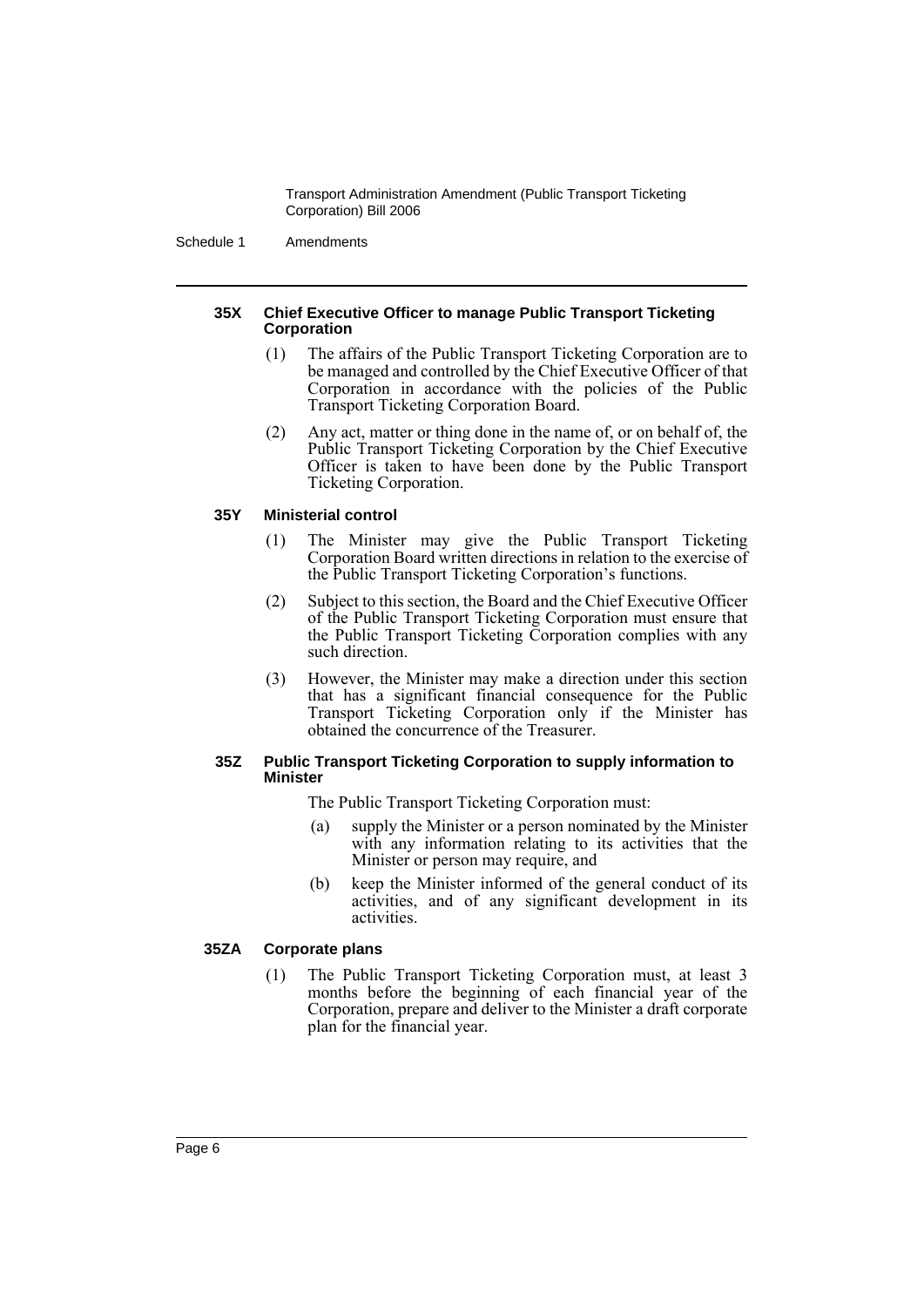Amendments **Schedule 1** and the set of the set of the set of the set of the set of the set of the set of the set of the set of the set of the set of the set of the set of the set of the set of the set of the set of the set

- (2) The Public Transport Ticketing Corporation must:
	- (a) consider any comments on the draft corporate plan that were made by the Minister within 2 months after the draft plan was delivered to the Minister, and
	- (b) deliver the completed corporate plan to the Minister before the beginning of the financial year concerned.
- (3) During the preparation of a corporate plan after the commencement of this subsection, the Public Transport Ticketing Corporation is to make a draft plan available for public comment for at least 30 days and is to have regard to any submissions it receives about the draft plan within that period. The arrangements for obtaining or inspecting the draft plan and for making submissions are to be advertised in a daily newspaper circulating throughout the State.
- (4) The Public Transport Ticketing Corporation is to make the completed corporate plan available for public inspection. However, the Corporation is not required to include in any draft or completed plan made available for public comment or inspection information that is of a commercially sensitive nature or that it would otherwise not be required to disclose under the *Freedom of Information Act 1989*.
- (5) The Public Transport Ticketing Corporation must, as far as practicable, exercise its functions in accordance with the relevant corporate plan.
- (6) A corporate plan is to specify:
	- (a) the separate activities of the Public Transport Ticketing Corporation and, in particular, the separate commercial and non-commercial activities, and
	- (b) the objectives of each such separate activity for the financial year concerned and for future financial years, and
	- (c) the strategies, policies and budgets for achieving those objectives in relation to each such separate activity, and
	- (d) the targets and criteria for assessing the Corporation's performance.
- (7) This section is subject to any requirement made by or under this Act (including the requirements of any direction by the Minister under section 35Y).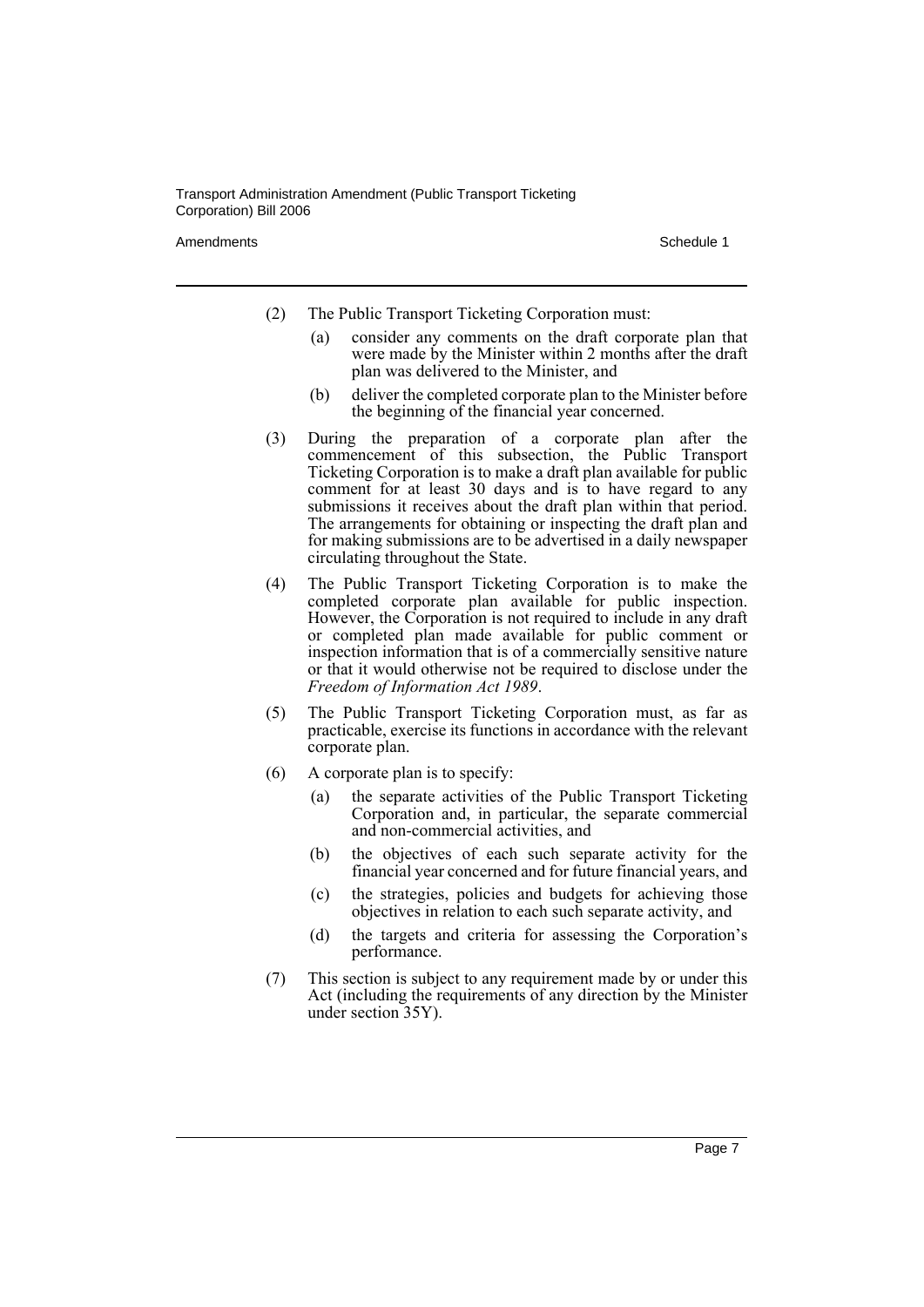Schedule 1 Amendments

#### **35ZB Delegation of functions of Public Transport Ticketing Corporation**

- (1) The Public Transport Ticketing Corporation may delegate to an authorised person any of the functions of the Corporation, other than this power of delegation.
- (2) A delegate may sub-delegate to an authorised person any function delegated by the Public Transport Ticketing Corporation if the delegate is authorised in writing to do so by the Corporation.
- (3) In this section, *authorised person* means:
	- (a) an officer of the Public Transport Ticketing Corporation, or
	- (b) a person of a class prescribed by the regulations or approved by the Public Transport Ticketing Corporation Board.

# **Division 5 Financial provisions relating to Public Transport Ticketing Corporation**

#### **35ZC Public Transport Ticketing Corporation Fund**

- (1) There is established in the Special Deposits Account in the Treasury a Public Transport Ticketing Corporation Fund.
- (2) The following is to be paid into the Public Transport Ticketing Corporation Fund:
	- (a) all money received by or on account of the Public Transport Ticketing Corporation,
	- (b) all money advanced to the Public Transport Ticketing Corporation by the Treasurer or appropriated by Parliament for the purposes of the Corporation,
	- (c) all other money required by or under this or any other Act to be paid into the Fund.
- (3) The following is be paid from the Public Transport Ticketing Corporation Fund:
	- (a) all payments made on account of the Public Transport Ticketing Corporation or otherwise required to meet expenditure incurred in relation to the functions of the Corporation,
	- (b) all other payments required by or under this or any other Act to be paid from the Fund.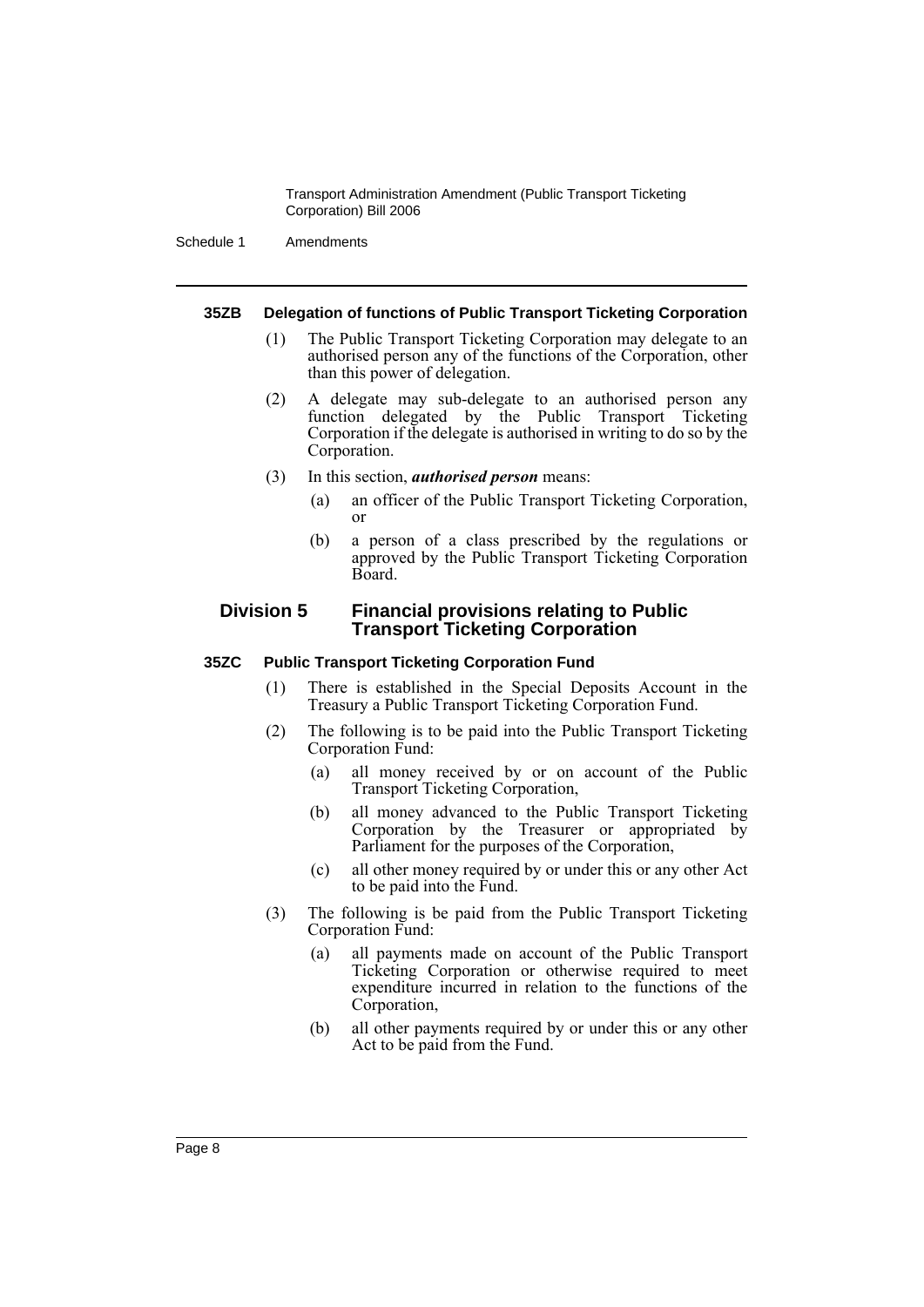Amendments **Schedule 1** and the set of the set of the set of the set of the set of the set of the set of the set of the set of the set of the set of the set of the set of the set of the set of the set of the set of the set

#### **35ZD Payment of dividend to Treasurer**

- (1) The Public Transport Ticketing Corporation is to pay to the Treasurer, out of any surplus for a financial year, such dividend as the Minister determines.
- (2) The Minister is not to make a determination under this section unless:
	- (a) the Minister has had regard to the advice of the Public Transport Ticketing Corporation on the financial affairs of the Corporation and any recommendation with respect to the determination, and
	- (b) the Treasurer approves of the determination.

#### **35ZE Application of certain financial provisions**

Sections 81 (Financial duties of the Authorities) and 82 (Financial year) apply to the Public Transport Ticketing Corporation as if it were an Authority.

#### **35ZF State taxation**

- (1) Tax under a law of the State is not payable in relation to:
	- (a) an exempt matter, or
	- (b) anything done (including, for example, a transaction entered into or an instrument or document made, executed, lodged or given) because of, or for a purpose connected with or arising out of, an exempt matter.
- (2) The regulations may, on the recommendation of the Minister and with the approval of the Treasurer, provide that State tax is not payable in respect of any matter or thing, or classes of matters or things, prescribed by the regulations and done by the Public Transport Ticketing Corporation.
- (3) The Treasurer or a person authorised by the Treasurer may, by a written instrument, certify that:
	- (a) a specified matter or thing is an exempt matter, or
	- (b) a specified thing was done (including, for example, a transaction entered into or an instrument or document made, executed, lodged or given) because of, or for a purpose connected with or arising out of, a specified exempt matter.
- (4) For all purposes and in all proceedings, a certificate under this section is conclusive evidence of the matters certified, except so far as the contrary is established.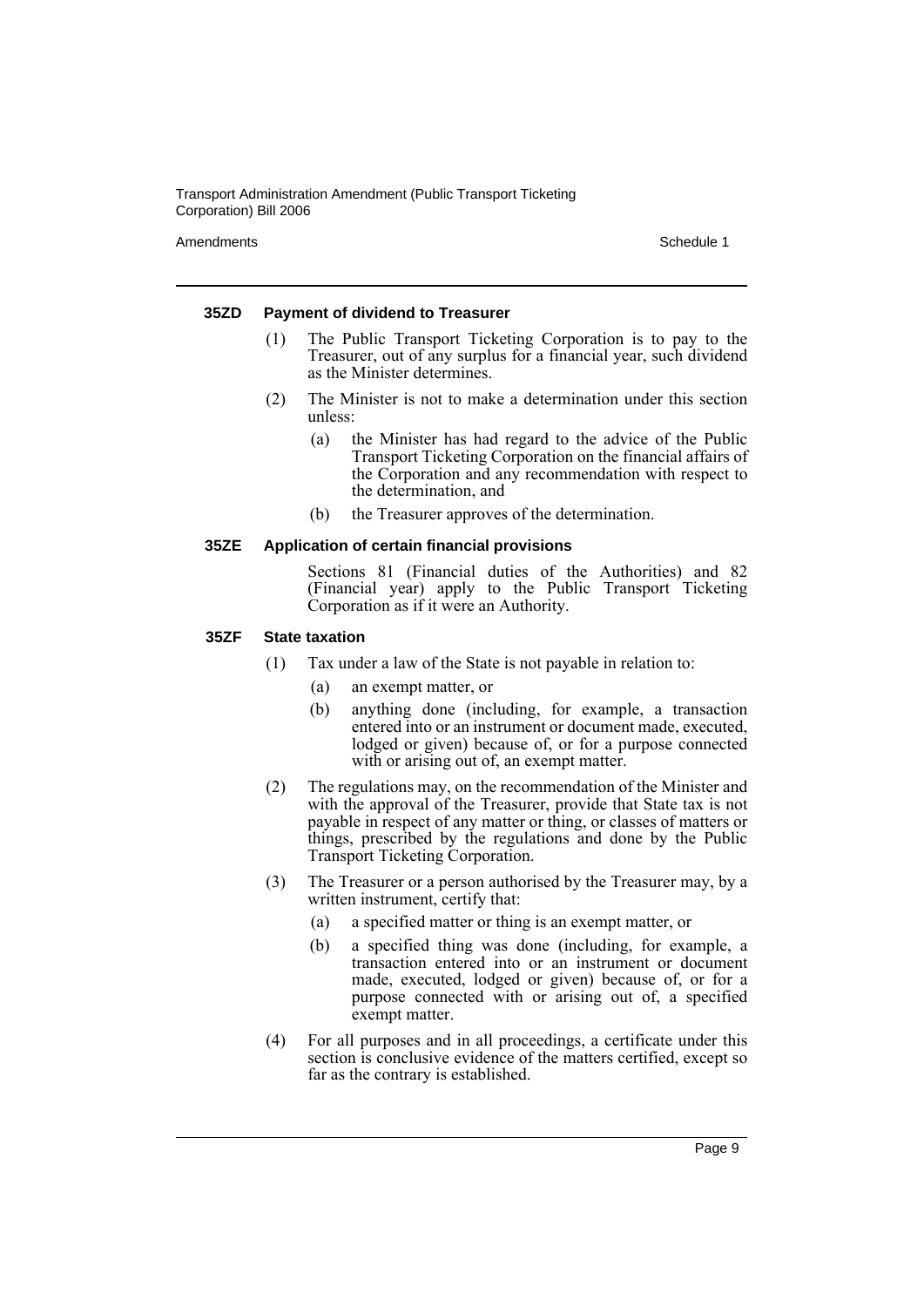Schedule 1 Amendments

(5) In this section:

*exempt matter* means the transfer of assets, rights or liabilities to the Public Transport Ticketing Corporation or any of its subsidiaries from the State, any authority of the State or any subsidiary of an authority of the State, or giving effect to such a transfer.

*tax* means duty under the *Duties Act 1997* or any other tax, duty, rate, fee or other charge imposed by or under any Act or law of the State, other than pay-roll tax.

# **Division 6 General**

# **35ZG Disclosure of information**

An employee, contractor, or an employee of a contractor, of the Public Transport Ticketing Corporation must not disclose any information obtained in connection with the administration or operation of the ticketing and fare payment system managed by the Corporation unless that disclosure is made:

- (a) with the consent of the person from whom the information was obtained, or
- (b) in connection with the administration or operation of the ticketing and fare payment system, or
- (c) in accordance with the *Freedom of Information Act 1989*, or
- (d) in accordance with a requirement imposed under the *Ombudsman Act 1974*, or
- (e) with other lawful excuse.

Maximum penalty: 20 penalty units.

# **35ZH Criminal records checks**

- (1) The Public Transport Ticketing Corporation may, in order to establish whether an employee or contractor, or an employee of a contractor, of that Corporation should be associated with the exercise of the Corporation's functions:
	- (a) request any such person to provide proof of the person's identity, and
	- (b) request that the Commissioner of Police undertake a criminal records check on the person and, for that purpose, provide the Commissioner with any information or material that the Corporation has in its possession.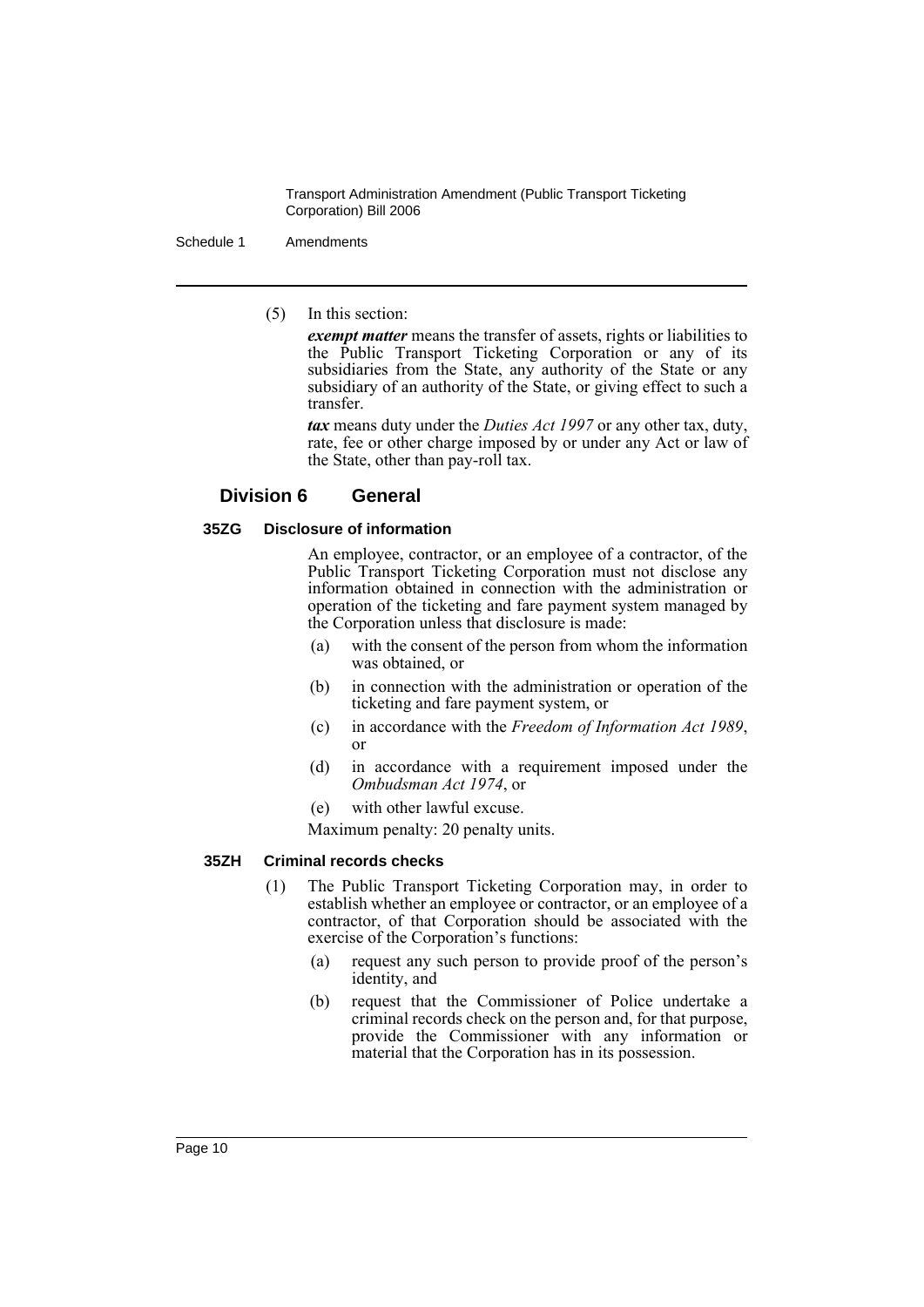Amendments **Amendments** Schedule 1

(2) The Commissioner of Police may, in response to a request under this section, provide the Public Transport Ticketing Corporation with a report detailing the person's criminal record.

#### **35ZI Staff**

- (1) The Public Transport Ticketing Corporation may employ such staff as it requires to exercise its functions.
- (2) The Public Transport Ticketing Corporation may fix the salary, wages and conditions of its staff in so far as they are not fixed by or under any other Act or law.
- (3) The regulations may make provision for or with respect to the employment of the staff of the Public Transport Ticketing Corporation, including the conditions of employment and the discipline of any such staff.
- (4) Any such regulations relating to the conditions of employment or the discipline of staff:
	- (a) have effect subject to any relevant award made by a competent industrial tribunal and to any industrial agreement or enterprise agreement to which the Public Transport Ticketing Corporation is a party, and
	- (b) have effect despite any determination of the Public Transport Ticketing Corporation under subsection (2).
- (5) The Public Transport Ticketing Corporation may arrange for the use of the services of any staff (by secondment or otherwise) or facilities of a government department, an administrative office or a public or local authority.
- (6) The Public Transport Ticketing Corporation may engage such consultants as the Corporation requires to exercise its functions.
- (7) This section does not apply to the appointment, employment or conditions of employment of the Chief Executive Officer of the Public Transport Ticketing Corporation.

#### **35ZJ Transfer of certain assets, rights and liabilities to Public Transport Ticketing Corporation**

- (1) The Minister may, by order in writing, direct that the assets, rights and liabilities of a transport authority, that relate to or are connected with the operation of a ticketing and fare payment system and that are specified or referred to in the order, be transferred to Public Transport Ticketing Corporation.
- (2) An order under this section may be subject to specified terms and conditions.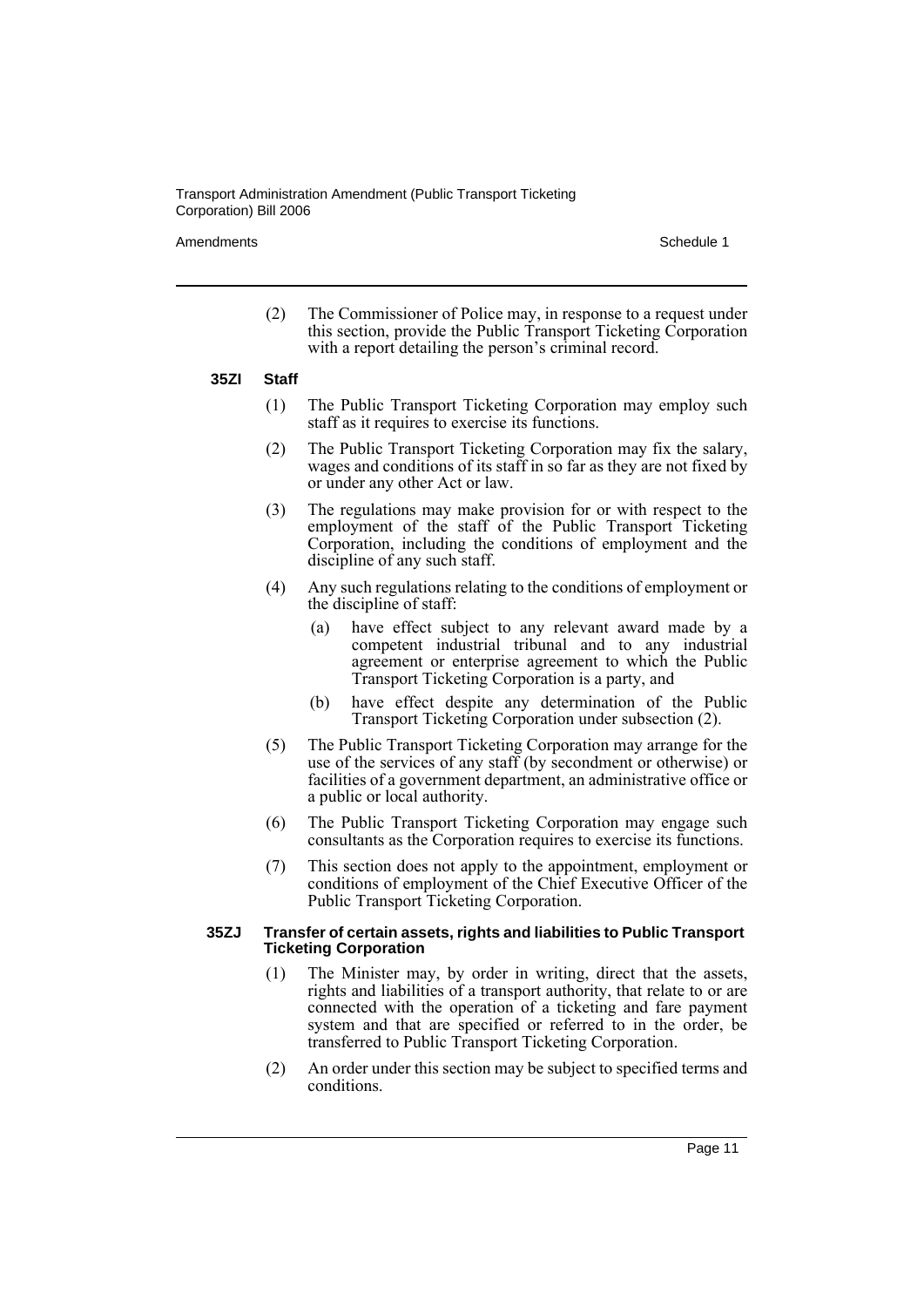Schedule 1 Amendments

- (3) Schedule 4 applies to the transfer of assets, rights and liabilities under this section.
- (4) Words and expressions used in this section have the same meanings as they have in Schedule 4.
- (5) In this section, *transport authority* means:
	- (a) RailCorp, or
	- (b) Sydney Ferries, or
	- (c) the State Transit Authority.

# **35ZK Application of certain provisions**

Sections 109–113 and 115 apply to the Public Transport Ticketing Corporation as if the Corporation were an Authority or transport authority.

#### **35ZL Amendment of Public Finance and Audit Act 1983 No 152**

The *Public Finance and Audit Act 1983* is amended by inserting in Schedule 2, in alphabetical order, the words "Public Transport Ticketing Corporation".

#### **35ZM Conversion of Public Transport Ticketing Corporation into a statutory SOC**

The Governor may, by proclamation published in the Gazette, commence the amendments to this Act set out in Schedule 11.

# **[4] Schedule 4 Transfer of assets, rights and liabilities**

Insert after clause 2 (1) (b):

(c) an order under section 35ZJ transferring assets, rights or liabilities specified or referred to in the order to Public Transport Ticketing Corporation,

# **[5] Schedule 7 Savings, transitional and other provisions**

Insert at the end of clause 2 (1):

*Transport Administration Amendment (Public Transport Ticketing Corporation) Act 2006*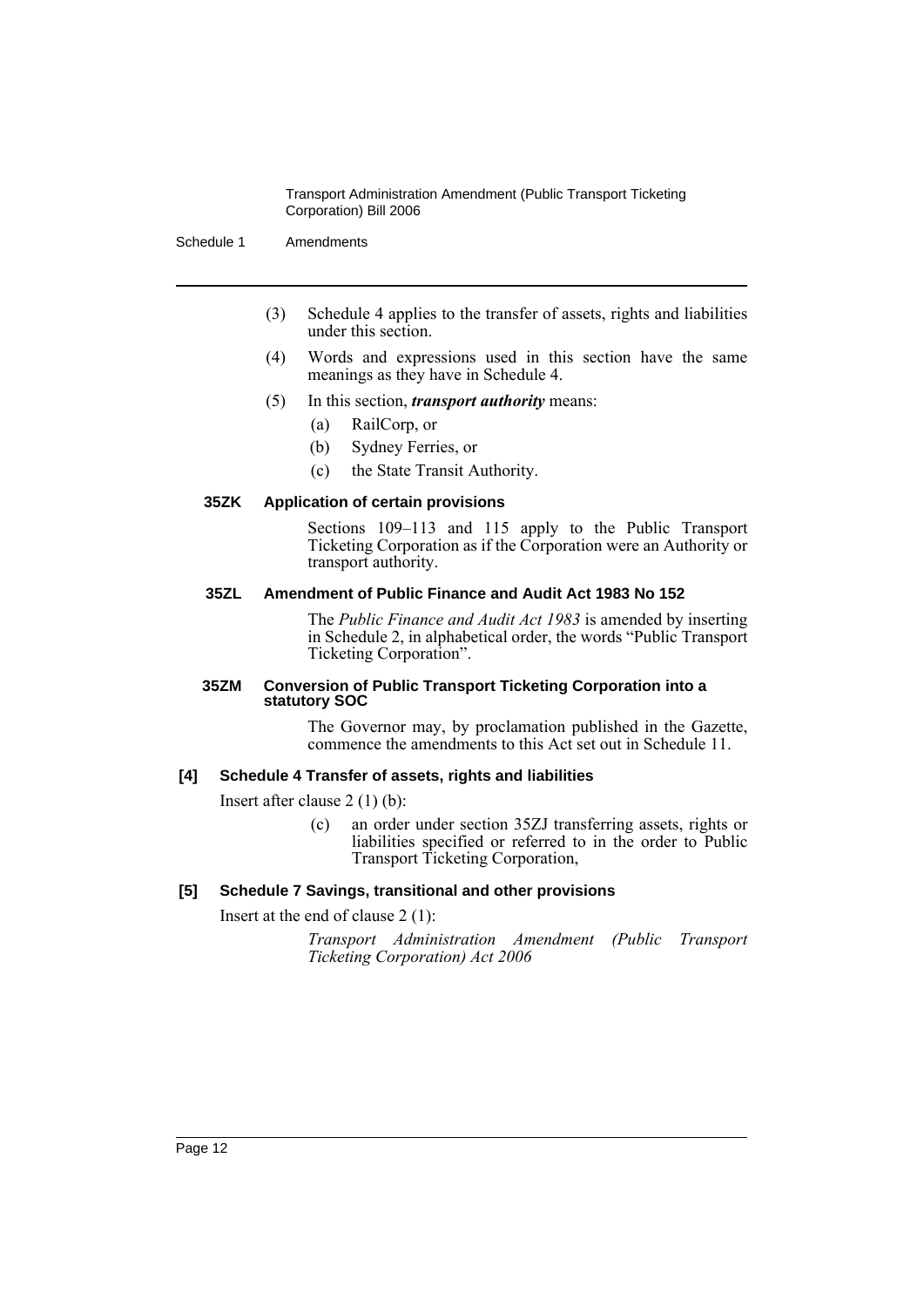Amendments **Amendments** Schedule 1

# **[6] Schedules 10 and 11**

Insert in appropriate order:

# **Schedule 10 Provisions relating to constitution and procedure of Public Transport Ticketing Corporation Board and Chief Executive Officers**

(Sections 35U and 35W)

# **Part 1 Constitution and procedure of Public Transport Ticketing Corporation Board**

# **1 Definitions**

In this Schedule:

*appointed member*, in relation to the Board, means a member of the Board other than the Chief Executive Officer.

*Board* means the Public Transport Ticketing Corporation Board.

*Chief Executive Officer* means the Chief Executive Officer of the Public Transport Ticketing Corporation.

*member*, in relation to the Board, means the Chief Executive Officer or an appointed member of the Board.

# **2 Chairperson of Board**

- (1) The Minister is to appoint one of the members of the Board as Chairperson of the Board.
- (2) The appointment may be in and by the member's instrument of appointment as a member or in and by another instrument executed by the Minister.
- (3) The Minister may remove a member from the office of Chairperson at any time.
- (4) A person who is a member and Chairperson vacates office as Chairperson if the person:
	- (a) is removed from that office by the Minister, or
	- (b) resigns that office by instrument in writing addressed to the Minister, or
	- (c) ceases to be a member.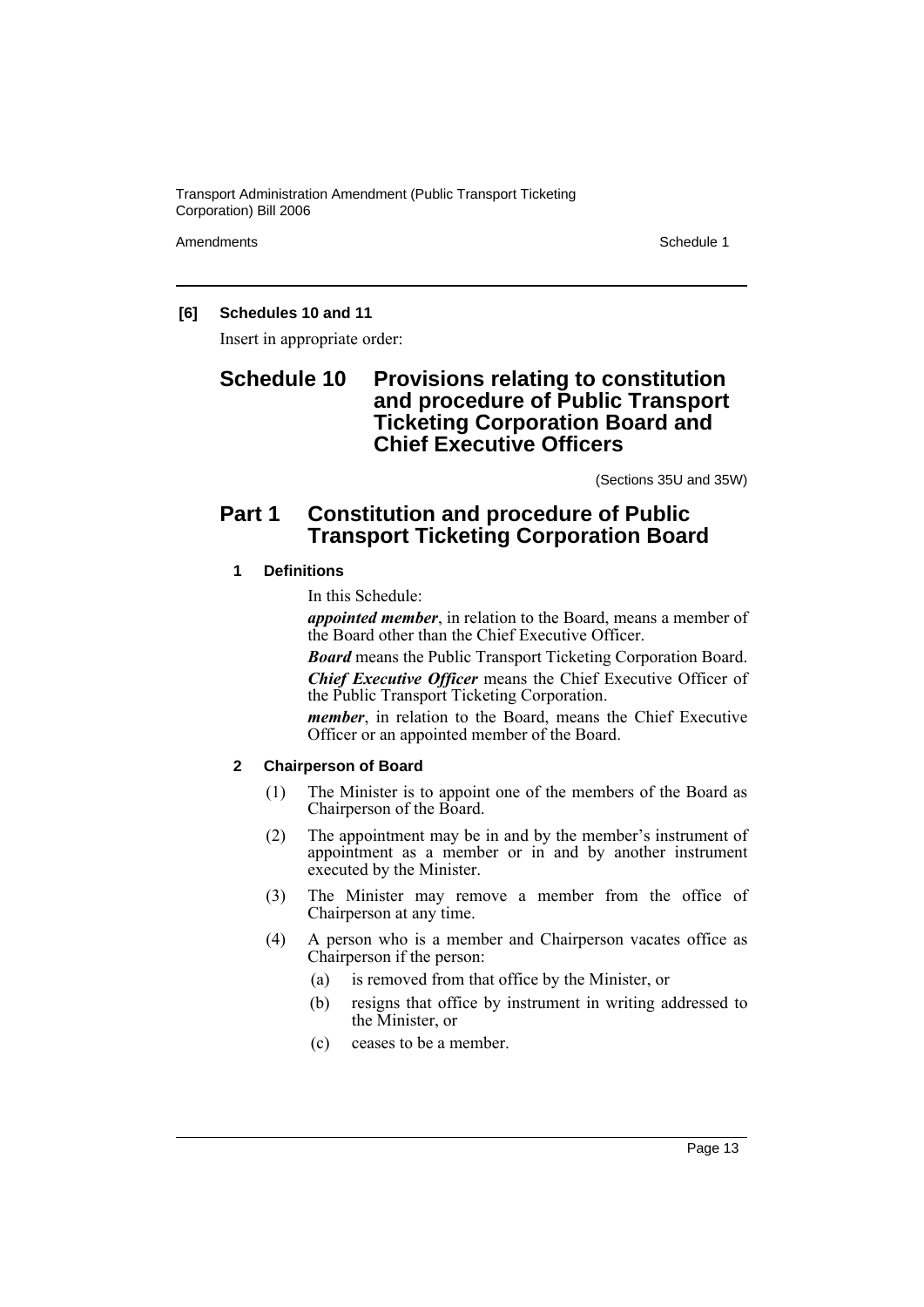Schedule 1 Amendments

#### **3 Deputies**

- (1) The Chief Executive Officer may, from time to time, appoint a person to be his or her deputy, and the Chief Executive Officer or the Minister may revoke any such appointment.
- (2) The Minister may, from time to time, appoint a person to be the deputy of an appointed member, and the Minister may revoke any such appointment.
- (3) In the absence of a member, the member's deputy:
	- (a) is, if available, to act in the place of the member, and
	- (b) while so acting, has all the functions of the member and is taken to be a member.
- (4) The deputy of a member who is Chairperson of the Board does not have the member's functions as Chairperson.
- (5) A person while acting in the place of a member is entitled to be paid such remuneration (including travelling and subsistence allowances) as the Minister may from time to time determine in respect of the person.

# **4 Terms of office of appointed members**

Subject to this Schedule, an appointed member holds office for such period (not exceeding  $\hat{3}$  years) as is specified in the member's instrument of appointment, but is eligible (if otherwise qualified) for re-appointment.

# **5 Remuneration**

An appointed member is entitled to be paid such remuneration (including travelling and subsistence allowances) as the Minister may from time to time determine in respect of the member.

# **6 Vacancy in office of appointed member**

- (1) The office of an appointed member becomes vacant if the member:
	- (a) dies, or
	- (b) completes a term of office and is not re-appointed, or
	- (c) resigns the office by instrument in writing addressed to the Minister, or
	- (d) is removed from office by the Minister under this clause or by the Governor under Chapter 5 of the *Public Sector Employment and Management Act 2002*, or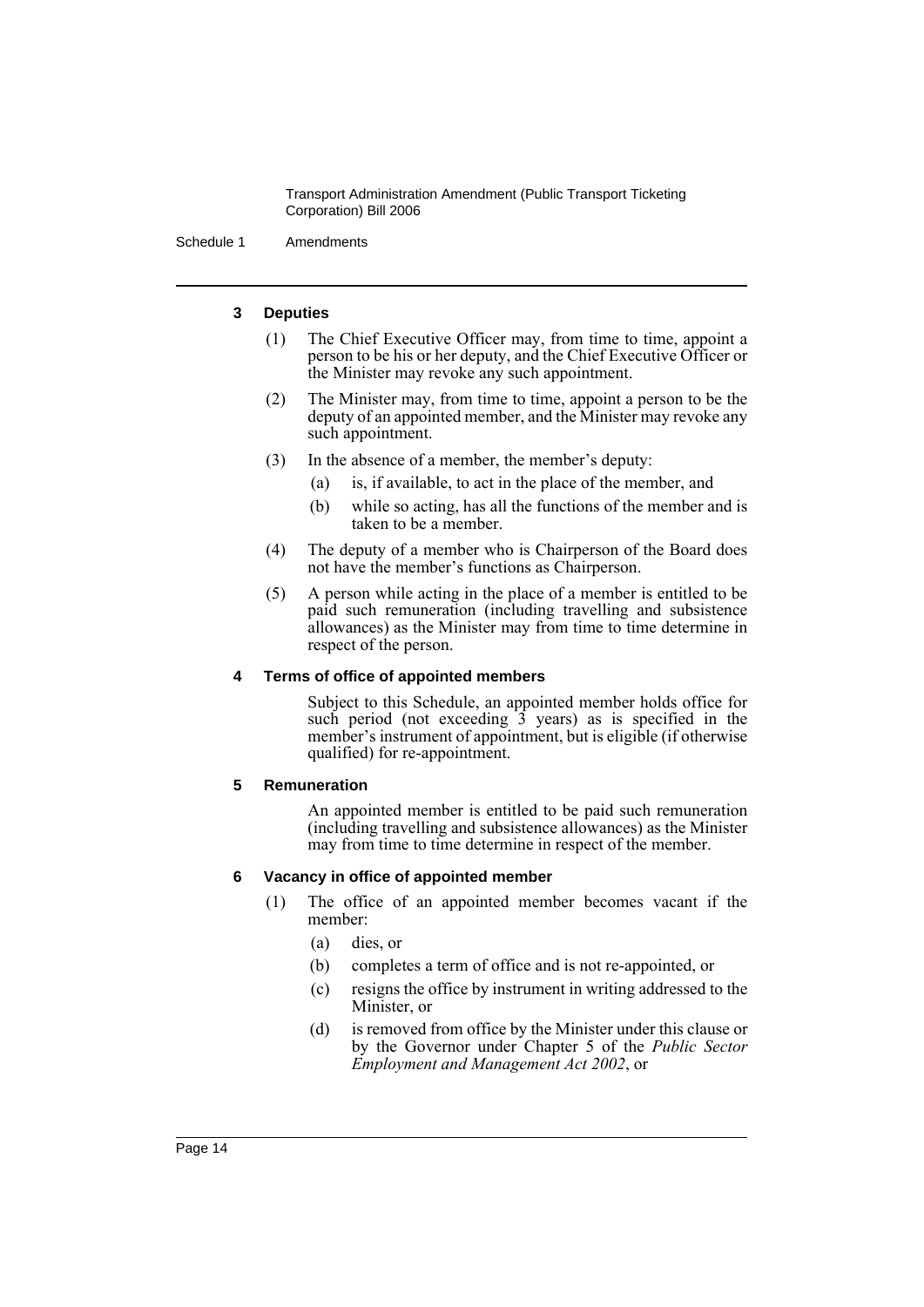Amendments **Amendments** Schedule 1

- (e) is absent from 4 consecutive meetings of the Board of which reasonable notice has been given to the member personally or in the ordinary course of post, except on leave granted by the Board or unless, before the expiration of 4 weeks after the last of those meetings, the member is excused by the Board for having been absent from those meetings, or
- (f) becomes bankrupt, applies to take the benefit of any law for the relief of bankrupt or insolvent debtors, compounds with his or her creditors or makes an assignment of his or her remuneration for their benefit, or
- (g) becomes a mentally incapacitated person, or
- (h) is convicted in New South Wales of an offence that is punishable by imprisonment for 12 months or more or is convicted elsewhere than in New South Wales of an offence that, if committed in New South Wales, would be an offence so punishable.
- (2) The Minister may remove an appointed member from office at any time.

# **7 Disclosure of pecuniary interests**

(1) If:

- (a) a member of the Board has a direct or indirect pecuniary interest in a matter being considered or about to be considered at a meeting of the Board, and
- (b) the interest appears to raise a conflict with the proper performance of the member's duties in relation to the consideration of the matter,

the member must, as soon as possible after the relevant facts have come to the member's knowledge, disclose the nature of the interest at a meeting of the Board.

- (2) A disclosure by a member of the Board at a meeting of the Board that the member:
	- (a) is a member, or is in the employment, of a specified company or other body, or
	- (b) is a partner, or is in the employment, of a specified person, or
	- (c) has some other specified interest relating to a specified company or other body or to a specified person,

is a sufficient disclosure of the nature of the interest in any matter relating to that company or other body or to that person which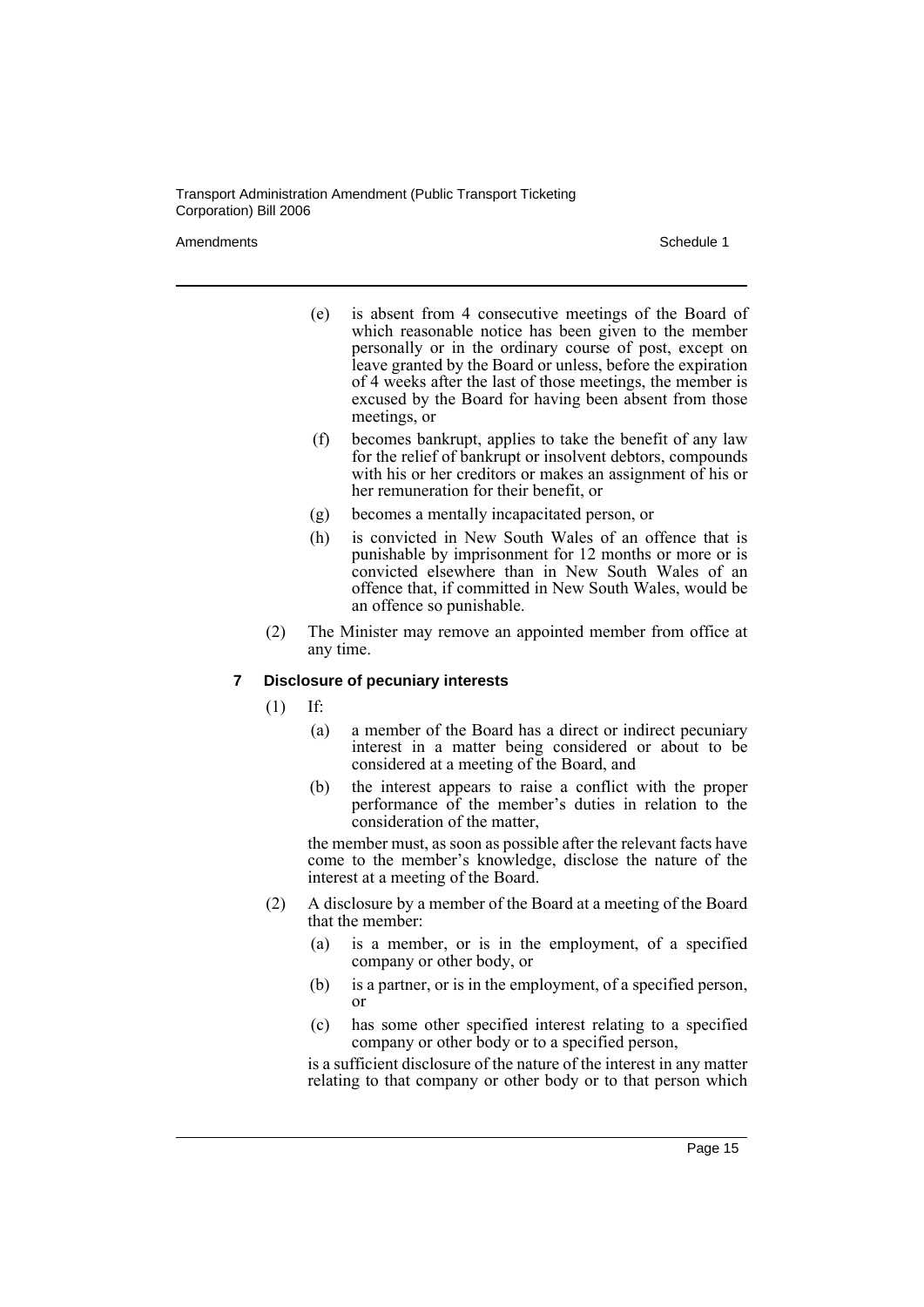Schedule 1 Amendments

may arise after the date of the disclosure and which is required to be disclosed under subclause (1).

- (3) Particulars of any disclosure made under this clause are to be recorded by the Board in a book kept for the purpose and that book must be open at all reasonable hours to inspection by any person on payment of the fee determined by the Board.
- (4) After a member of the Board has disclosed the nature of an interest in any matter, the member must not, unless the Minister or the Board otherwise determines:
	- (a) be present during any deliberation of the Board with respect to the matter, or
	- (b) take part in any decision of the Board with respect to the matter.
- (5) For the purposes of the making of a determination by the Board under subclause (4), a member who has a direct or indirect pecuniary interest in a matter to which the disclosure relates must not:
	- (a) be present during any deliberation of the Board for the purpose of making the determination, or
	- (b) take part in the making by the Board of the determination.
- (6) A contravention of this clause does not invalidate any decision of the Board.
- (7) This clause does not apply to or in respect of an interest of a member of the Board (being the provision of goods or services to the member by an Authority) if the goods or services are, or are to be, available to members of the public on the same terms and conditions.

# **8 Filling of vacancy in office of appointed member**

If the office of any appointed member becomes vacant, a person is, subject to this Act, to be appointed to fill the vacancy.

# **9 Effect of certain other Acts**

(1) The *Public Sector Employment and Management Act 2002* does not apply to the appointment of an appointed member and an appointed member is not, as a member, subject to that Act (except Chapter 5).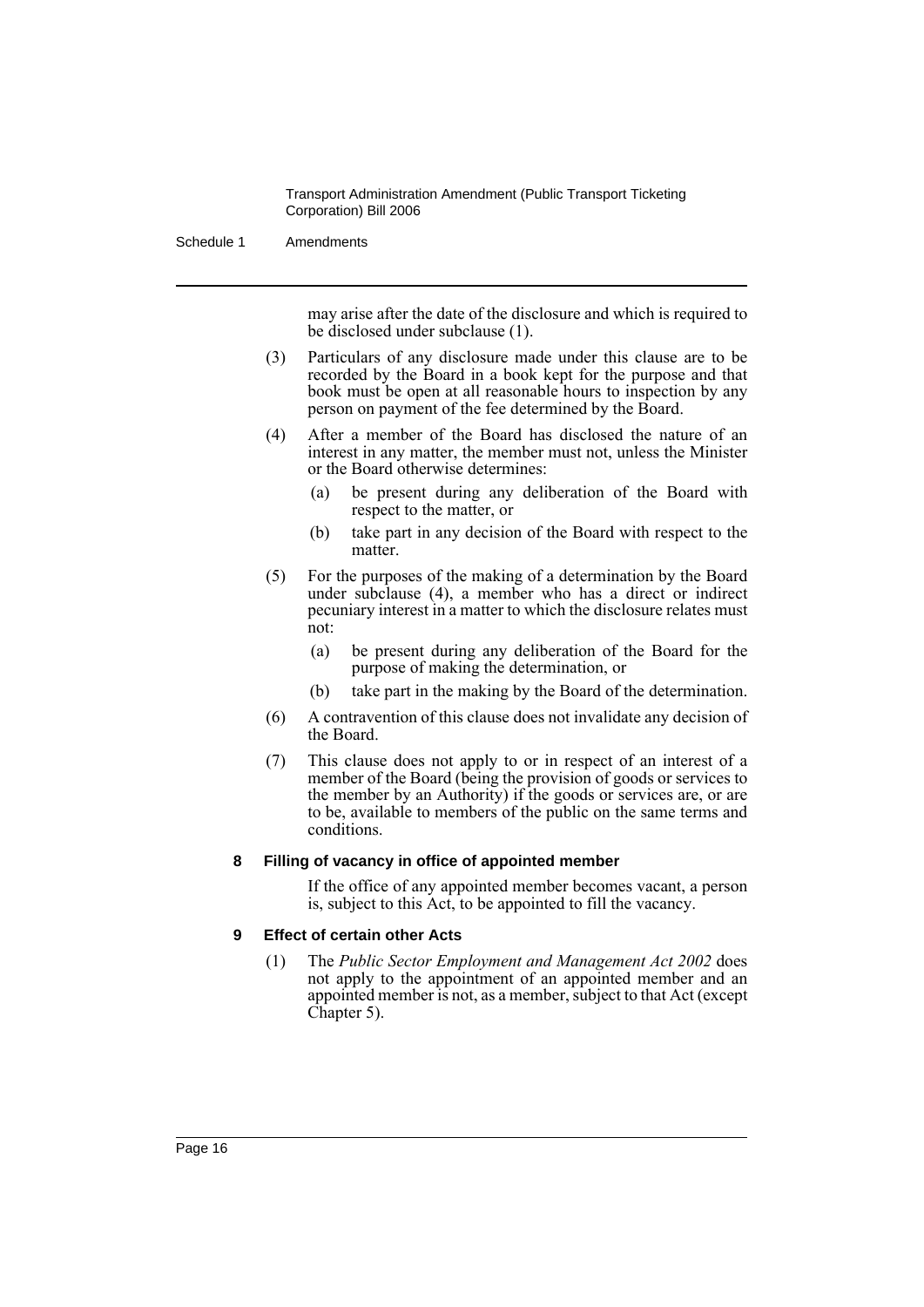Amendments **Schedule 1** and the set of the set of the set of the set of the set of the set of the set of the set of the set of the set of the set of the set of the set of the set of the set of the set of the set of the set

- (2) If by or under any Act provision is made:
	- (a) requiring a person who is the holder of a specified office to devote the whole of his or her time to the duties of that office, or
	- (b) prohibiting the person from engaging in employment outside the duties of that office,

the provision does not operate to disqualify the person from holding that office and also the office of an appointed member or from accepting and retaining any remuneration payable to the person under this Act as such a member.

(3) The office of an appointed member is not, for the purposes of any Act, an office or place of profit under the Crown.

#### **10 General procedure**

The procedure for the calling of meetings of the Board and for the conduct of business at those meetings are, subject to this Act and the regulations, to be as determined by the Board.

#### **11 Quorum**

The quorum for a meeting of the Board is a majority of the members for the time being.

# **12 Presiding member**

- (1) The Chairperson of the Board or, in the absence of the Chairperson, another member elected to chair the meeting by the members present is (subject to subclause (2)) to preside at a meeting of the Board.
- (2) If the Chief Executive Officer is not the Chairperson, the Chief Executive Officer (if present) is to preside in the absence of the Chairperson at a meeting of the Board.
- (3) The person presiding at any meeting of the Board has a deliberative vote and, in the event of an equality of votes, has a second or casting vote.

# **13 Voting**

A decision supported by a majority of the votes cast at a meeting of the Board at which a quorum is present is the decision of the Board.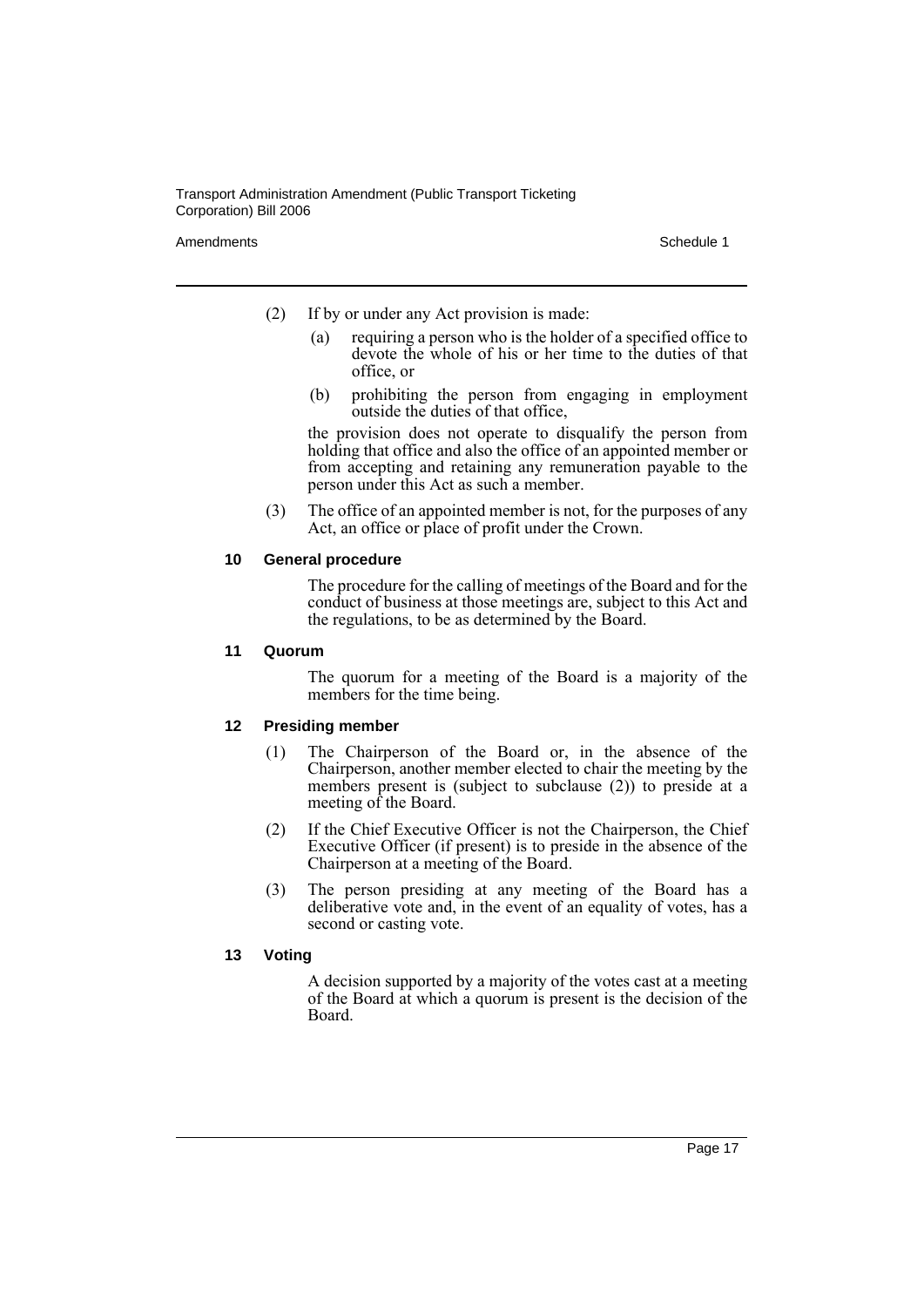Schedule 1 Amendments

#### **14 Transaction of business outside meetings by telephone or other means**

- (1) The Board may, if it thinks fit, transact any of its business by the circulation of papers among all the members of the Board for the time being, and a resolution in writing approved in writing by a majority of those members is taken to be a decision of the Board.
- (2) The Board may, if it thinks fit, transact any of its business at a meeting at which members (or some members) participate by telephone, closed-circuit television or other means, but only if any member who speaks on a matter before the meeting can be heard by the other members.
- (3) For the purposes of:
	- (a) the approval of a resolution under subclause (1), or
	- (b) a meeting held in accordance with subclause (2),

the Chairperson and each member of the Board have the same voting rights as they have at an ordinary meeting of the Board.

- (4) A resolution approved under subclause (1) is, subject to the regulations, to be recorded in the minutes of the meetings of the Board.
- (5) Papers may be circulated among members of the Board for the purposes of subclause (1) by facsimile or other transmission of the information in the papers concerned.

# **15 First meeting**

The Minister is to call the first meeting of the Board in such manner as the Minister thinks fit.

# **Part 2 Provisions relating to Chief Executive Officer**

# **16 Employment of Chief Executive Officer**

The employment of the Chief Executive Officer is subject to Part 3.1 of the *Public Sector Employment and Management Act 2002*, but is not subject to Chapter 2 of that Act.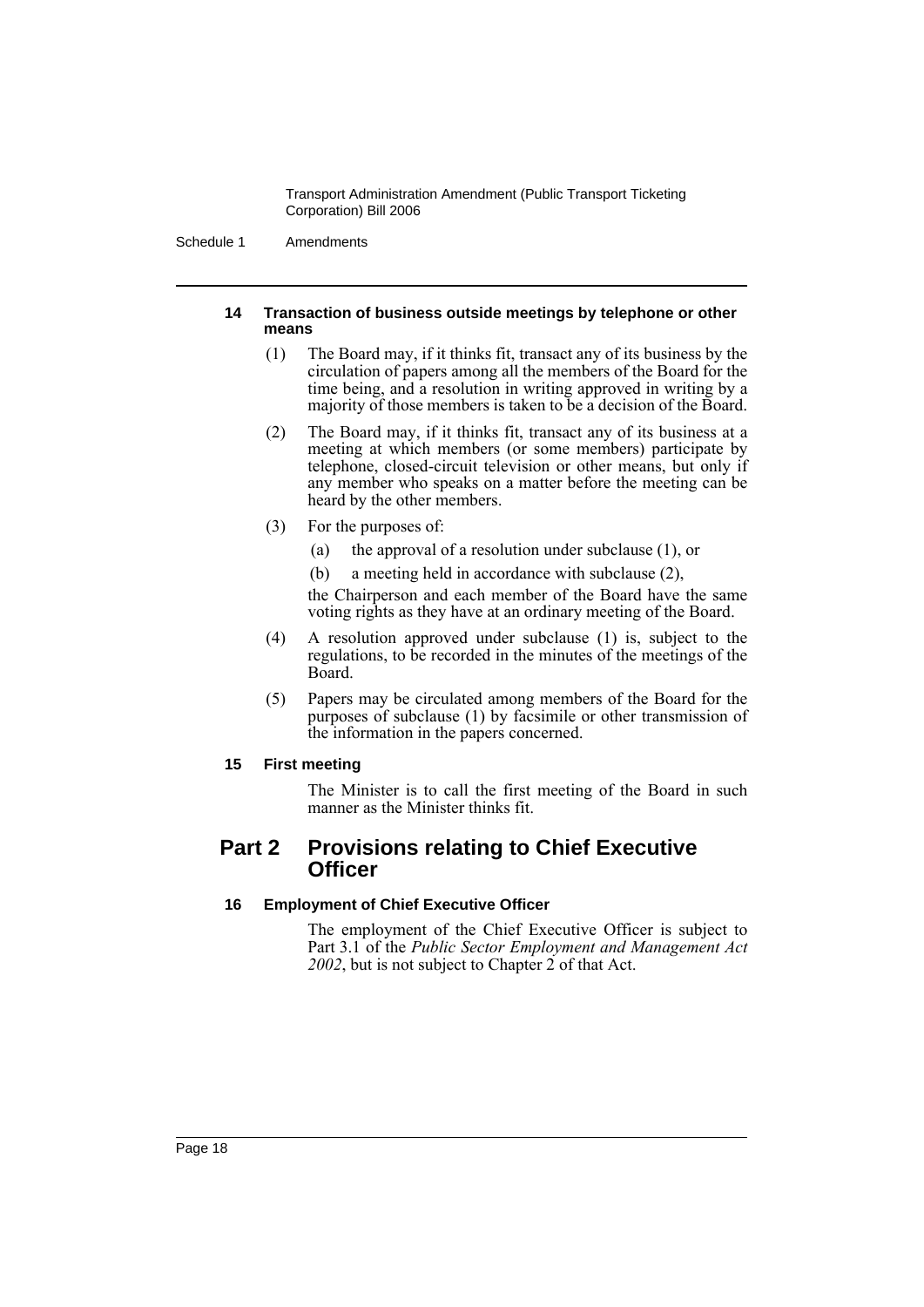Amendments **Amendments** Schedule 1

#### **17 Acting Chief Executive Officer**

- (1) The Minister may, from time to time, appoint a person to act in the office of Chief Executive Officer during the illness or absence of the Chief Executive Officer, and the person, while so acting, has all the functions of the Chief Executive Officer and is taken to be the Chief Executive Officer.
- (2) The Minister may, at any time, remove any person from an office to which the person was appointed under this clause.
- (3) A person while acting in the office of Chief Executive Officer is entitled to be paid such remuneration (including travelling and subsistence allowances) as the Minister may from time to time determine in respect of the person.
- (4) For the purposes of this clause, a vacancy in the office of Chief Executive Officer is to be regarded as an absence from office of the Chief Executive Officer.

# **Schedule 11 Conversion of Public Transport Ticketing Corporation to a SOC**

(Section 35ZM)

#### **[1] Part 3B**

Omit the Part. Insert instead:

# **Part 3B Public Transport Ticketing Corporation**

# **Division 1 Constitution of Public Transport Ticketing Corporation**

#### **35R Establishment of Public Transport Ticketing Corporation**

- (1) There is constituted by this Act a corporation with the corporate name of Public Transport Ticketing Corporation.
- (2) The *State Owned Corporations Act 1989* is amended by inserting in Schedule 5, in alphabetical order, the words "Public Transport Ticketing Corporation".

**Note.** The *State Owned Corporations Act 1989* contains many provisions that apply to Public Transport Ticketing Corporation as a statutory State owned corporation. In particular, Part 3 contains provisions relating to their status, the application of the *Corporations Act 2001* of the Commonwealth, the issue of shares to the Treasurer and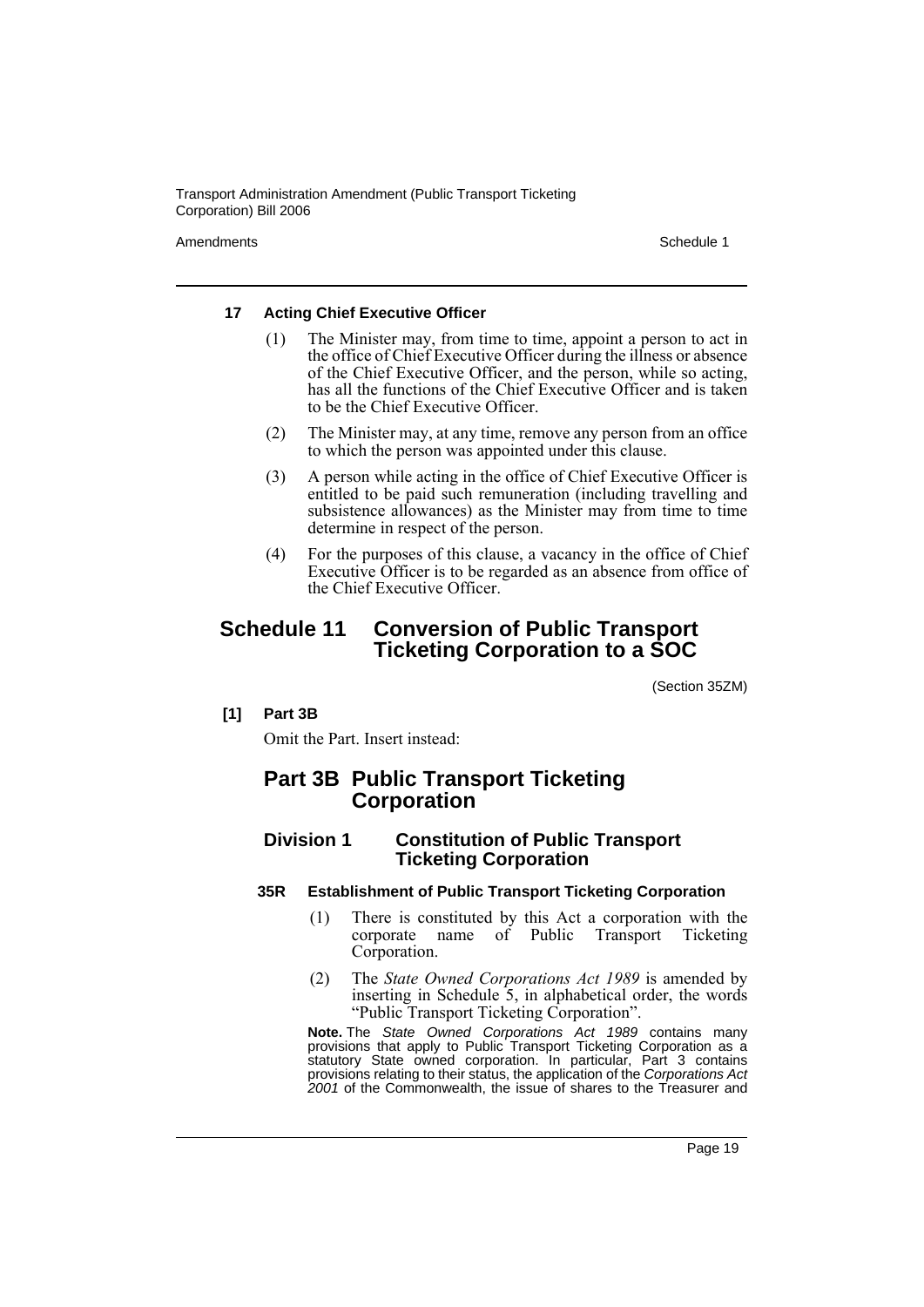Schedule 1 Amendments

another Minister, the board of directors, the chief executive officer, the employment of staff, the giving of directions by the portfolio Minister (including directions as to the performance of non-commercial activities or the carrying out of public sector policies), the constitution, tax-equivalent payments, government guarantees, the sale or disposal of assets and legal capacity. Part 4 deals with the accountability of State owned corporations (including annual reports and accounts). Part 5 deals with miscellaneous matters (including the duties and liabilities of directors and the application of public sector legislation).

# **Division 2 Objectives of Public Transport Ticketing Corporation**

#### **35S Objectives of Public Transport Ticketing Corporation**

- (1) The principal objectives of Public Transport Ticketing Corporation are:
	- (a) to provide ticketing and fare payment services to public transport operators in the State, and
	- (b) to promote and facilitate the integration of ticketing products and fare payment systems for public transport in the State,

in an efficient, effective and financially responsible manner.

- (2) The other objectives of Public Transport Ticketing Corporation are as follows:
	- (a) to be a successful business and, to that end:
		- (i) to operate at least as efficiently as any comparable business, and
		- (ii) to maximise the net worth of the State's investment in the Corporation,
	- (b) to exhibit a sense of social responsibility by having regard to the interests of the community in which it operates,
	- (c) where its activities affect the environment, to conduct its operations in compliance with the principles of ecologically sustainable development contained in section 6 (2) of the *Protection of the Environment Administration Act 1991*,
	- (d) to exhibit a sense of responsibility towards regional development and decentralisation in the way in which it operates.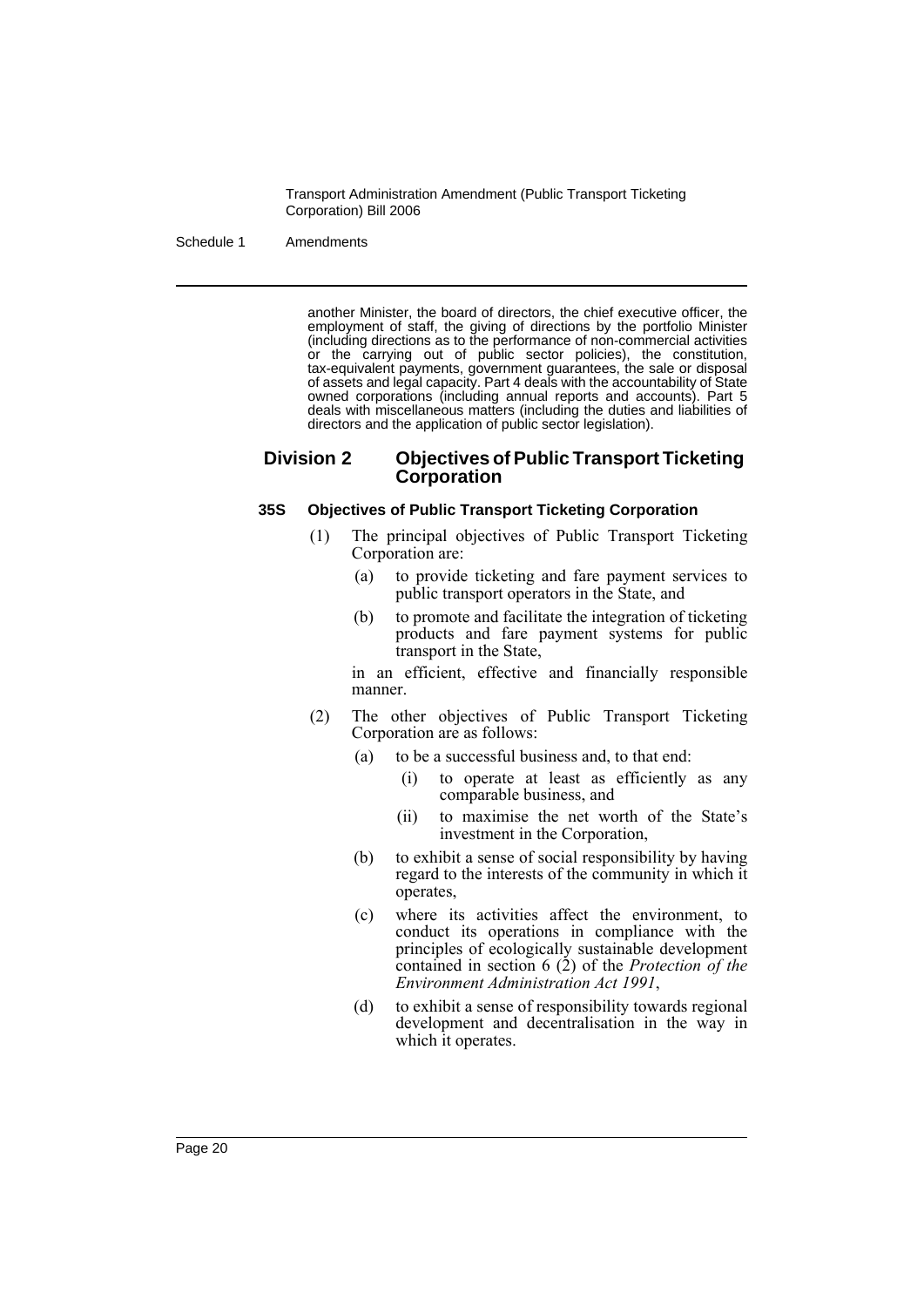Amendments **Schedule 1** and the set of the set of the set of the set of the set of the set of the set of the set of the set of the set of the set of the set of the set of the set of the set of the set of the set of the set

- (3) The other objectives of Public Transport Ticketing Corporation are of equal importance, but are not as important as the principal objectives of the Corporation.
- (4) Section 20E of the *State Owned Corporations Act 1989* does not apply to Public Transport Ticketing Corporation.

# **Division 3 Functions of Public Transport Ticketing Corporation**

#### **35T Functions of Public Transport Ticketing Corporation**

- (1) The principal functions of Public Transport Ticketing Corporation are:
	- (a) to establish and manage a ticketing and fare payment system for public transport passengers and participating public transport operators in the State, and
	- (b) to control and manage any funds within the ticketing and fare payment system that represent unused prepaid fares.
- (2) This section does not limit the functions of Public Transport Ticketing Corporation apart from this section, but is subject to the provisions of the *State Owned Corporations Act 1989*, this Act and any other Act or law.

# **Division 4 Management of Public Transport Ticketing Corporation**

#### **35U Board of directors of Public Transport Ticketing Corporation**

- (1) The board of directors of Public Transport Ticketing Corporation is to be appointed by the voting shareholders. The voting shareholders are to consult with the portfolio Minister on the persons (other than the chief executive officer) recommended for appointment as directors.
- (2) The board is to consist of not fewer than 3 and not more than 7 directors.
- (3) The person for the time being holding office as chief executive officer of Public Transport Ticketing Corporation is to be a director of the board.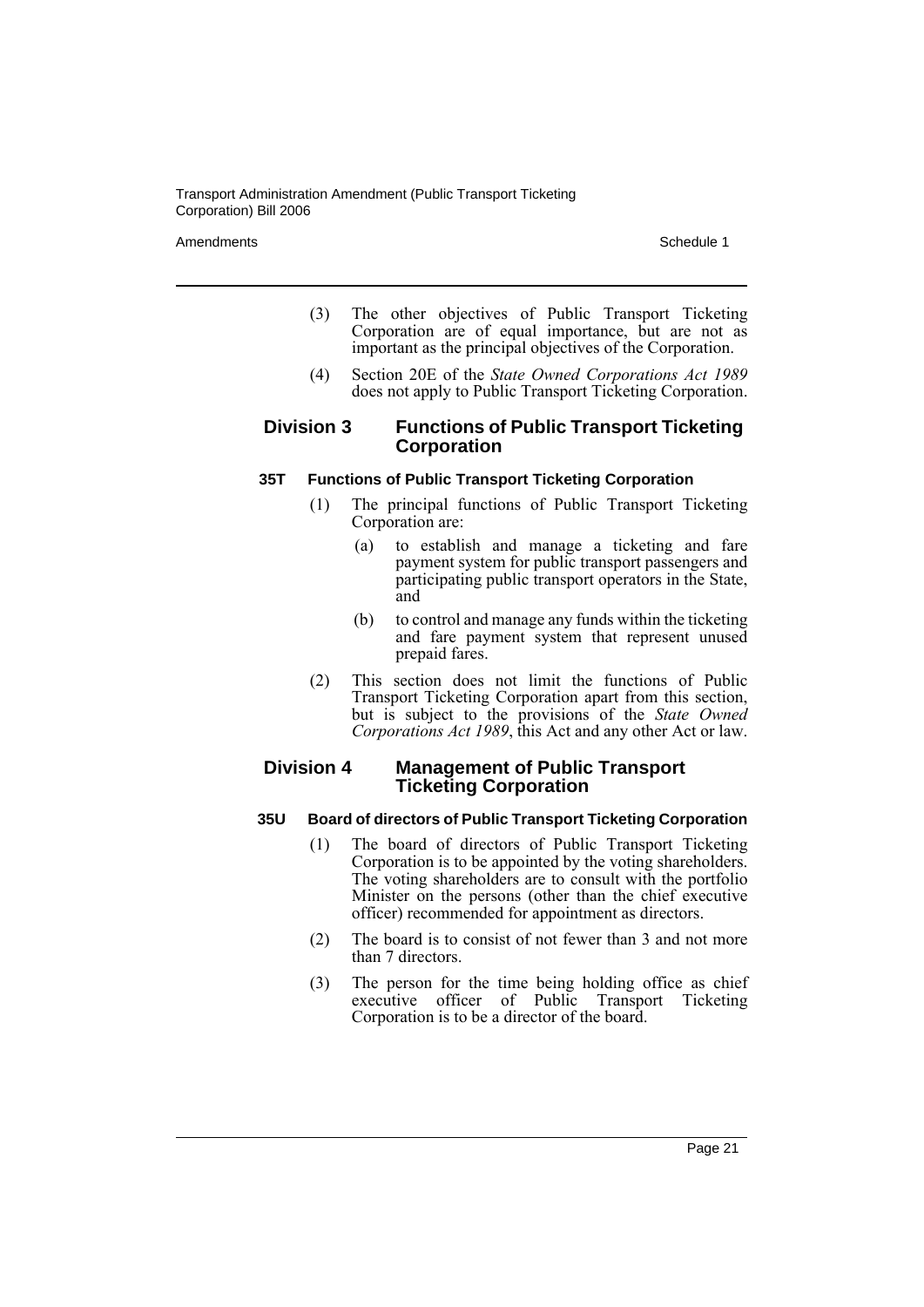Schedule 1 Amendments

- (4) The directors of the board must each or together have such expertise as the voting shareholders, after consultation with the portfolio Minister, consider necessary in order to realise the objectives of Public Transport Ticketing Corporation.
- (5) Subject to subsections (6) and (7), section 20J of and Schedule 8 to the *State Owned Corporations Act 1989* have effect with respect to the board of Public Transport Ticketing Corporation and its constitution and procedure.
- (6) Section 20J (2), (3), (4) and (5) of, and clause 4 of Schedule 8 to, the *State Owned Corporations Act 1989* do not apply with respect to the board of Public Transport Ticketing Corporation.
- (7) Clause 7 of Schedule 8 to the *State Owned Corporations Act 1989* does not apply with respect to the chief executive officer of Public Transport Ticketing Corporation.

#### **35V Chief executive officer**

- (1) The chief executive officer of Public Transport Ticketing Corporation is to be appointed by the board of the Corporation after consultation with the voting shareholders and the portfolio Minister.
- (2) The chief executive officer is to hold office for the period (not exceeding 5 years) that is specified in the chief executive officer's instrument of appointment.
- (3) The board may remove a person from office as chief executive officer, at any time, for any or no reason and without notice, but only after consultation with the voting shareholders and the portfolio Minister.
- (4) The chief executive officer is entitled to be paid such remuneration (including travelling and subsistence allowances) as the board may determine after consultation with the voting shareholders.
- (5) The board may, after consultation with the voting shareholders, fix the conditions of employment of the chief executive officer in so far as they are not fixed by or under any other Act or law.
- (6) The contract of employment of the chief executive officer must include performance criteria for the purpose of reviews of the chief executive officer's performance.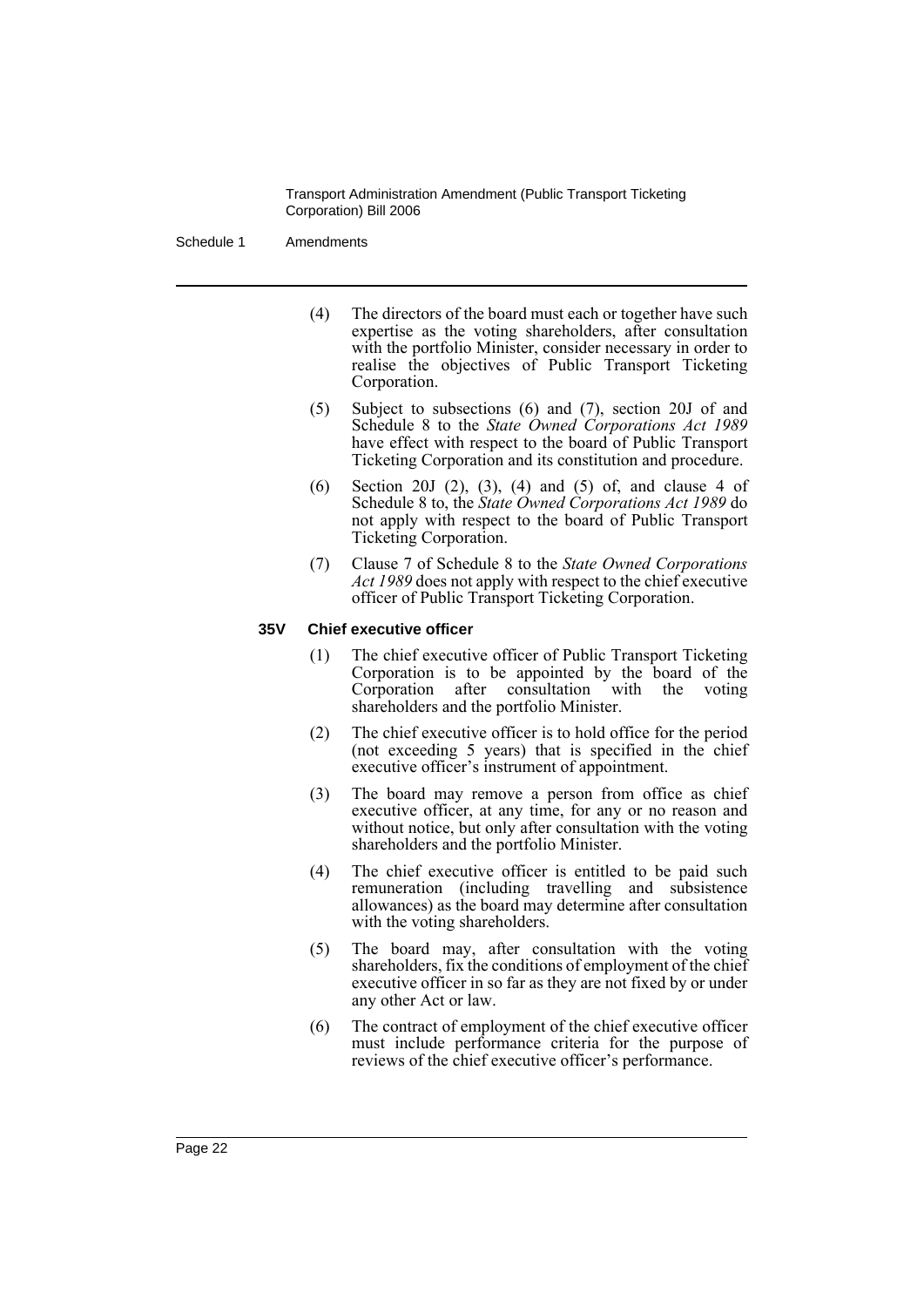Amendments **Amendments** Schedule 1

- (7) The board must require the chief executive officer to enter into a performance agreement and must review the chief executive officer's performance at least annually.
- (8) The *Public Sector Employment and Management Act 2002* (Chapter 5 included) does not apply to the chief executive officer.
- (9) Section 20K (2) and (4) of, and Schedule 9 to, the *State Owned Corporations Act 1989* do not apply to or in respect of the chief executive officer.
- (10) The provisions of this section are in addition to and (except to the extent to which this section provides) do not derogate from the provisions of the *State Owned Corporations Act 1989*.

#### **35W Acting chief executive officer**

- (1) The board of Public Transport Ticketing Corporation may, from time to time, appoint a person to act in the office of chief executive officer during the illness or absence of the chief executive officer of the Corporation.
- (2) The board may remove a person from acting as chief executive officer, at any time, for any or no reason and without notice.
- (3) A person, while acting in the office of chief executive officer:
	- (a) has all the functions of the chief executive officer and is taken to be the chief executive officer, and
	- (b) is entitled to be paid such remuneration (including travelling and subsistence allowances) as the board may determine.
- (4) For the purposes of this section, a vacancy in the office of chief executive officer is regarded as an absence from office of the chief executive officer.
- (5) The board is not to appoint a person to act in the office of chief executive officer during any vacancy in that office except after consultation with the voting shareholders and the portfolio Minister.
- (6) The provisions of this section are in addition to and (except to the extent to which this section provides) do not derogate from the provisions of the *State Owned Corporations Act 1989*.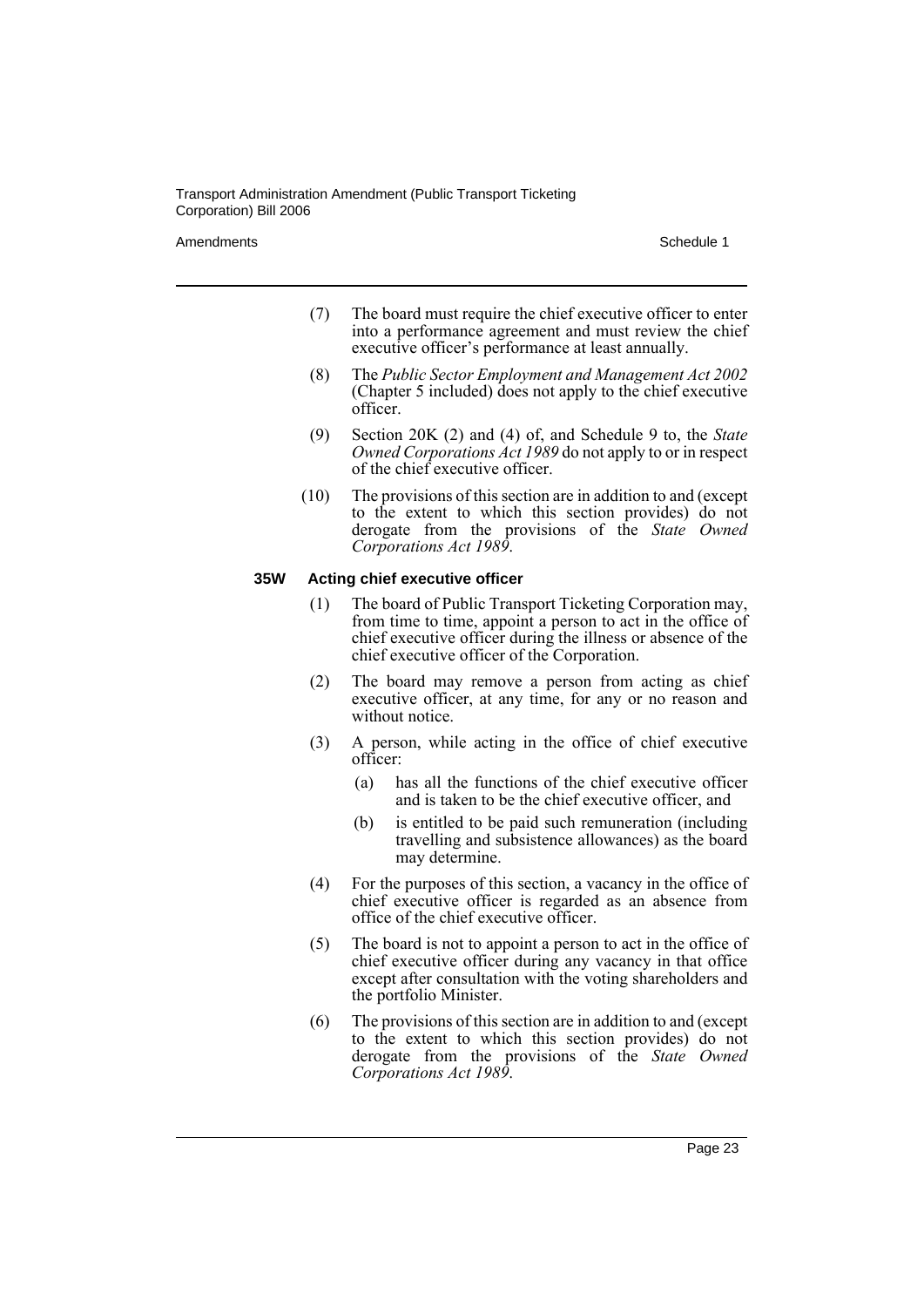Schedule 1 Amendments

# **Division 5 General**

#### **35X Foundation charter of Public Transport Ticketing Corporation**

For the purposes of the *State Owned Corporations Act 1989*, the foundation charter of Public Transport Ticketing Corporation is this Part of this Act (but not the remainder of this Act).

**Note.** Section 3 of the *State Owned Corporations Act 1989* defines the foundation charter of a statutory SOC as the whole of any Act by which a SOC is established for the purposes of the SOC Act and, in particular, for the purpose of the provisions relating to the legal capacity of statutory SOCs and assumptions that they have complied with that Act and their foundation charter.

#### **35Y Disclosure of information**

An employee, contractor, or an employee of a contractor, of Public Transport Ticketing Corporation must not disclose any information obtained in connection with the administration or operation of the ticketing and fare payment system unless that disclosure is made:

- (a) with the consent of the person from whom the information was obtained, or
- (b) in connection with the administration or operation of the ticketing and fare payment system, or
- (c) in accordance with the *Freedom of Information Act 1989*, or
- (d) in accordance with a requirement imposed under the *Ombudsman Act 1974*, or
- (e) with other lawful excuse.

Maximum penalty: 20 penalty units.

#### **35Z Criminal records checks**

- (1) Public Transport Ticketing Corporation may, in order to establish whether an employee or contractor, or an employee of a contractor, of that Corporation should be associated with the exercise of the Corporation's functions:
	- (a) request any such person to provide proof of the person's identity, and
	- (b) request that the Commissioner of Police undertake a criminal records check on the person and, for that purpose, provide the Commissioner with any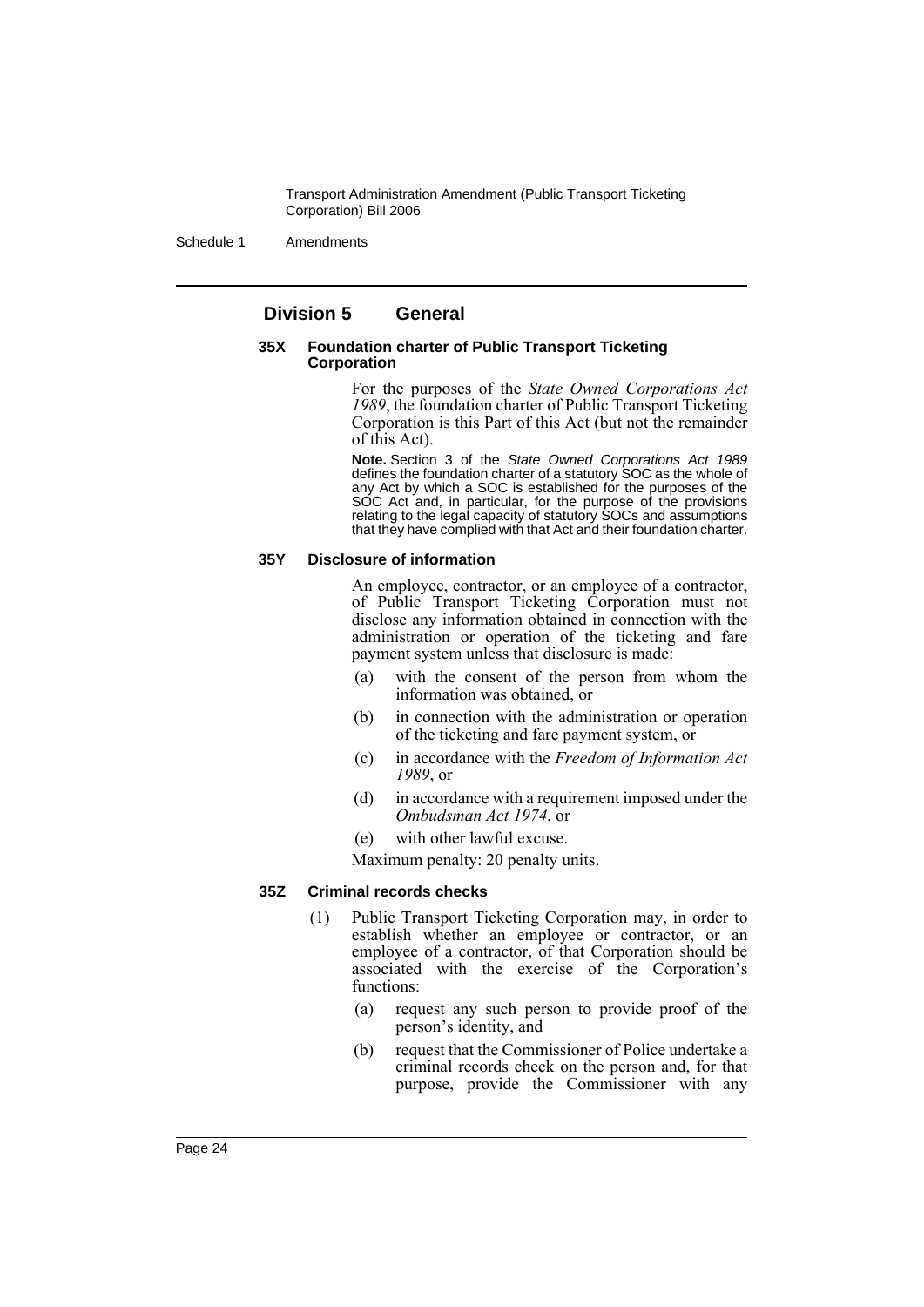Amendments **Schedule 1** and the set of the set of the set of the set of the set of the set of the set of the set of the set of the set of the set of the set of the set of the set of the set of the set of the set of the set

information or material that the Corporation has in its possession.

(2) The Commissioner of Police may, in response to a request under this section, provide Public Transport Ticketing Corporation with a report detailing the person's criminal record.

#### **35ZA Transfer of certain assets, rights and liabilities to Public Transport Ticketing Corporation**

- (1) The portfolio Minister may, by order in writing, direct that the assets, rights and liabilities of a transport authority, that relate to or are connected with the operation of a ticketing and fare payment system and that are specified or referred to in the order, be transferred to the Public Transport Ticketing Corporation.
- (2) An order under this section may be subject to specified terms and conditions.
- (3) Schedule 4 applies to the transfer of assets, rights and liabilities under this section.
- (4) Words and expressions used in this section have the same meanings as they have in Schedule 4.
- (5) In this section, *transport authority* means:
	- (a) RailCorp, or
	- (b) Sydney Ferries, or
	- (c) the State Transit Authority.

#### **35ZB Repeal of Schedules 10 and 11**

Schedules 10 and 11 are repealed.

**[2] Schedule 4 Transfer of assets, rights and liabilities**

Omit "section 35ZJ" from clause 2 (1) (c). Insert instead "section 35ZA".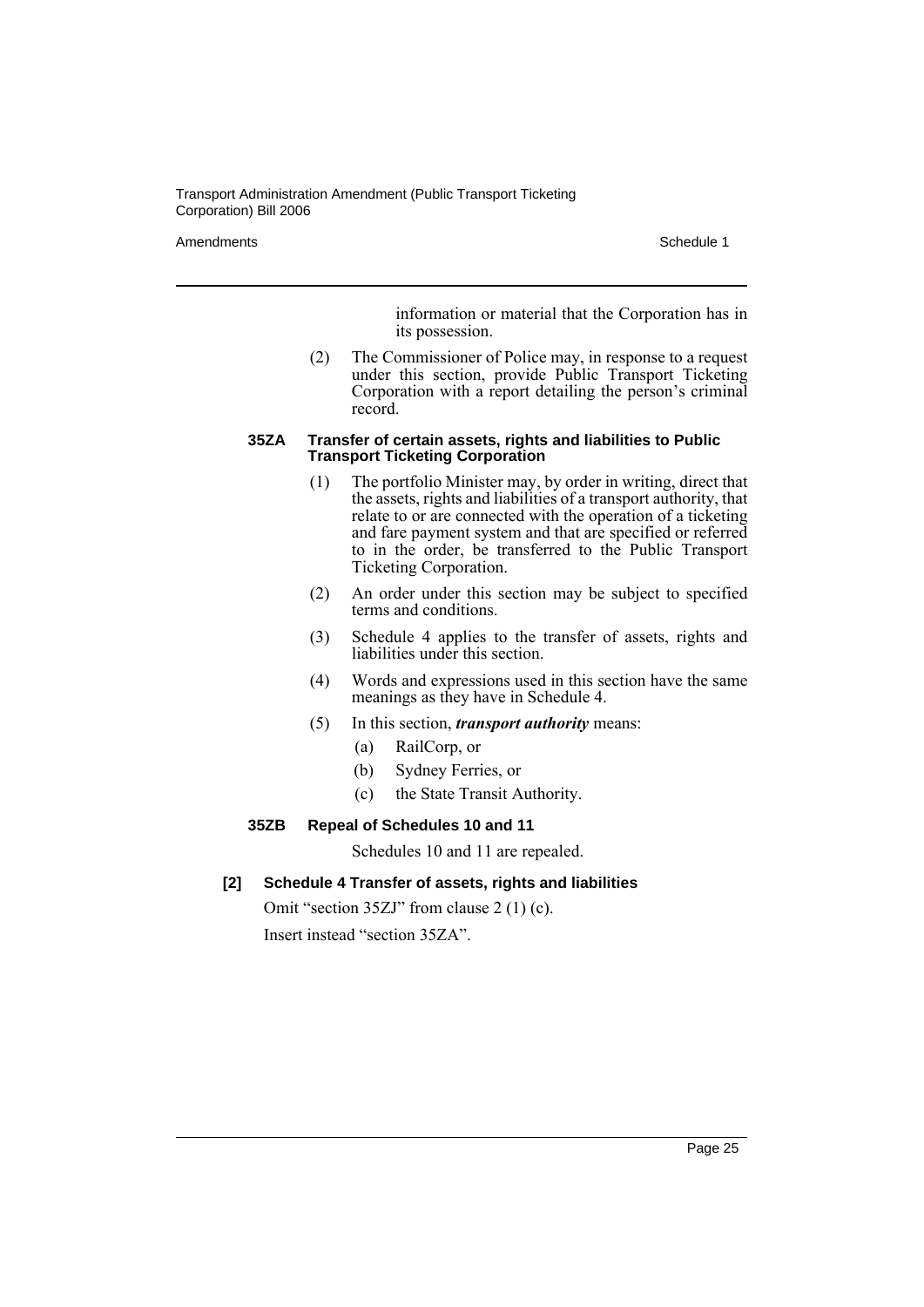Schedule 1 Amendments

#### **[3] Schedule 7 Savings, transitional and other provisions**

Insert at the end of the Schedule with appropriate Part and clause numbers:

# **Part Provisions consequent on conversion of Public Transport Ticketing Corporation to a statutory SOC**

#### **Regulations**

- (1) The regulations may contain provisions of a savings or transitional nature consequent on the conversion of the Public Transport Ticketing Corporation to a statutory SOC.
- (2) Any such provision may, if the regulations so provide, take effect from the date of that conversion or a later date.
- (3) To the extent to which any such provision takes effect from a date that is earlier than the date of its publication in the Gazette, the provision does not operate so as:
	- (a) to affect, in a manner prejudicial to any person (other than the State or an authority of the State), the rights of that person existing before the date of its publication, or
	- (b) to impose liabilities on any person (other than the State or an authority of the State) in respect of anything done or omitted to be done before the date of its publication.

#### **Continuity of Public Transport Ticketing Corporation**

Public Transport Ticketing Corporation is a continuation of, and the same legal entity as, the Public Transport Ticketing Corporation that was in existence immediately before the commencement of this clause.

#### **Chief Executive Officer and members of Board**

- (1) A person who held office as the Chief Executive Officer or a member of the Public Transport Ticketing Corporation Board immediately before the commencement of this clause ceases to hold that office on that commencement.
- (2) No compensation or remuneration is payable to such a person for loss of office as a consequence of the commencement of this clause.